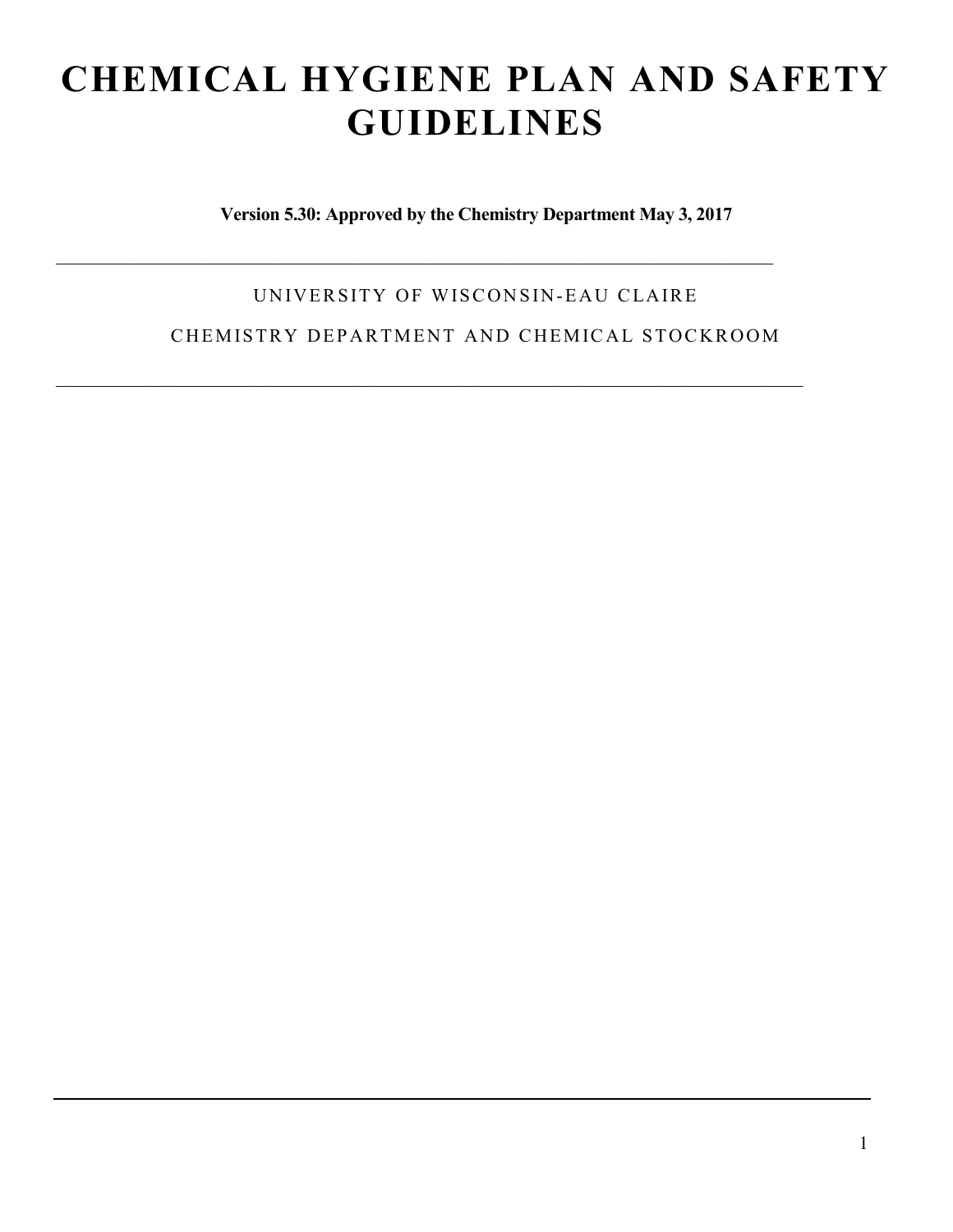## **TABLE OF CONTENTS**

| Preamble |                                                                                                   | Page 4  |
|----------|---------------------------------------------------------------------------------------------------|---------|
|          | I. Responsible individuals under the Chemistry Department's Chemical Hygiene Plan are:            | Page 4  |
|          | II. General Policies and Practices                                                                | Page 5  |
|          | Part 1. Personal Protective Apparel and Equipment                                                 | Page 5  |
|          | Part 2. Personal Behavior and Clothing, etc.                                                      | Page 6  |
|          | Part 3. Safety Features and Equipment in Laboratories                                             | Page 6  |
|          | Part 4. Signs and Labels                                                                          | Page 7  |
|          | Part 5. Chemical Procurement, Distribution, and Storage                                           | Page 8  |
|          | Part 6. Use and handling of carcinogens, teratogens, mercury, and controlled substances           | Page 9  |
|          | Part 7. Hazardous Waste                                                                           | Page 9  |
|          | Part 8. Training Information-Employees, Students, and others in the Department                    | Page 10 |
|          | Part 9. Supervision of Undergraduate Students and Undergraduate Research Assistants               | Page 11 |
|          | Part 10. Accidents and Spills                                                                     | Page 12 |
|          | Part 11. Medical Consultation and Examination                                                     | Page 12 |
|          | Part 12. Inspections, Maintenance, Monitoring, Record-keeping                                     | Page 13 |
|          | Part 13. Enforcement of Chemical Hygiene Plan                                                     | Page 14 |
|          | Attachment 1 UWEC Chemistry Department Student Collaborator<br><b>Safety Training Report Form</b> | Page 16 |
|          | Attachment 2 UWEC Chemistry Department Demo Show Student<br><b>Safety Training Report Form</b>    | Page 18 |
|          | <b>Attachment 3 Compressed Gas Safety Policy</b>                                                  | Page 20 |
|          | <b>Attachment 4 Bodily Fluids Safety Policy</b>                                                   | Page 21 |
|          | <b>Attachment 5 Safety Maintenance Request Form</b>                                               | Page 23 |
|          |                                                                                                   |         |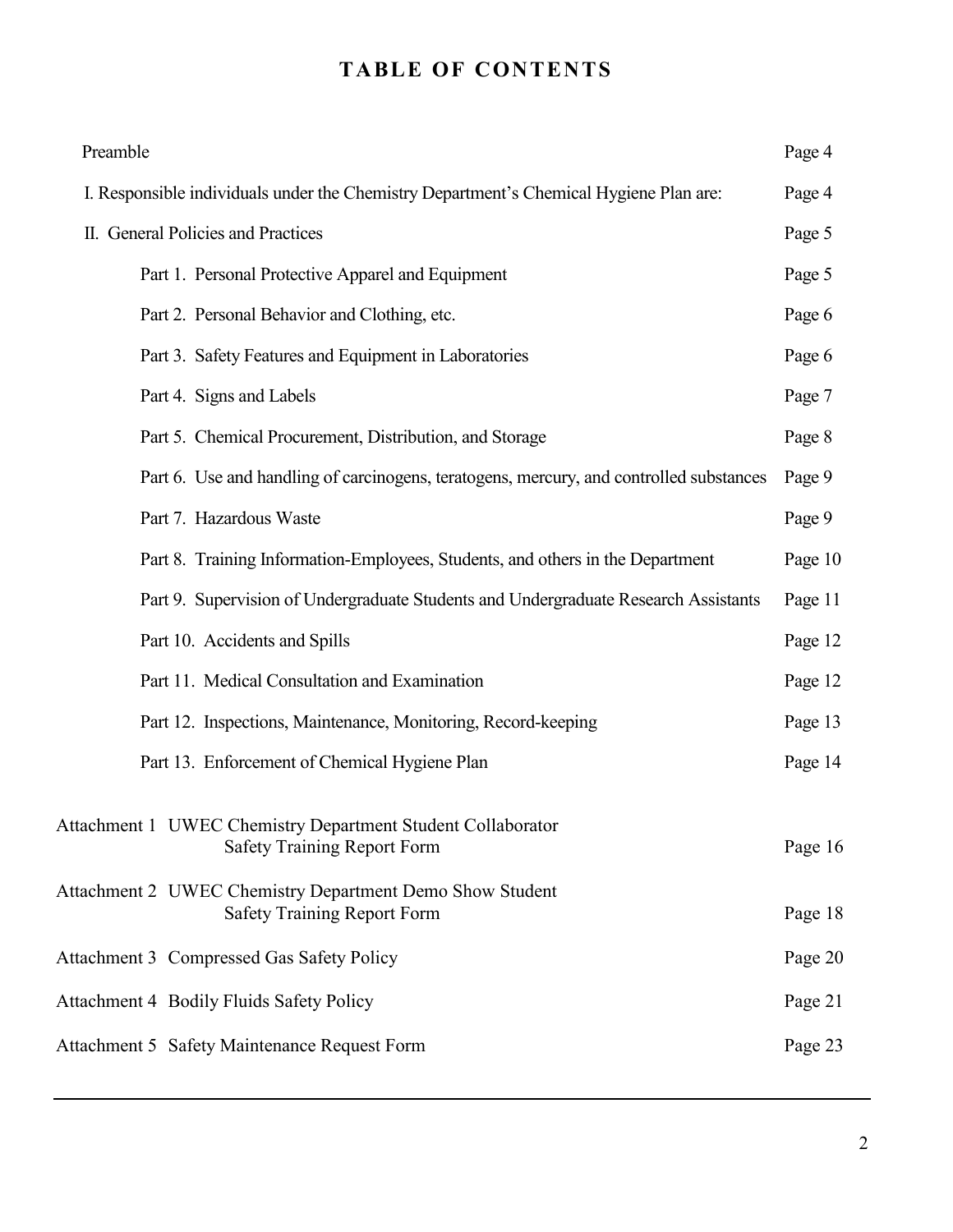| Attachment 6 Injury, Accident, or Incident, Report Form             | Page 24 |
|---------------------------------------------------------------------|---------|
| Attachment 7 Training Documentation Form (Laboratory Courses)       | Page 25 |
| Attachment 8 Laser Safety Guidelines                                | Page 26 |
| Attachment 9 Safety Data Sheet (Information available)              | Page 27 |
| Attachment 10 Safety vocabulary check list for students and faculty | Page 28 |
| Attachment 11 RAMP                                                  | Page 29 |
| Attachment 12 Hazard communication standard                         | Page 30 |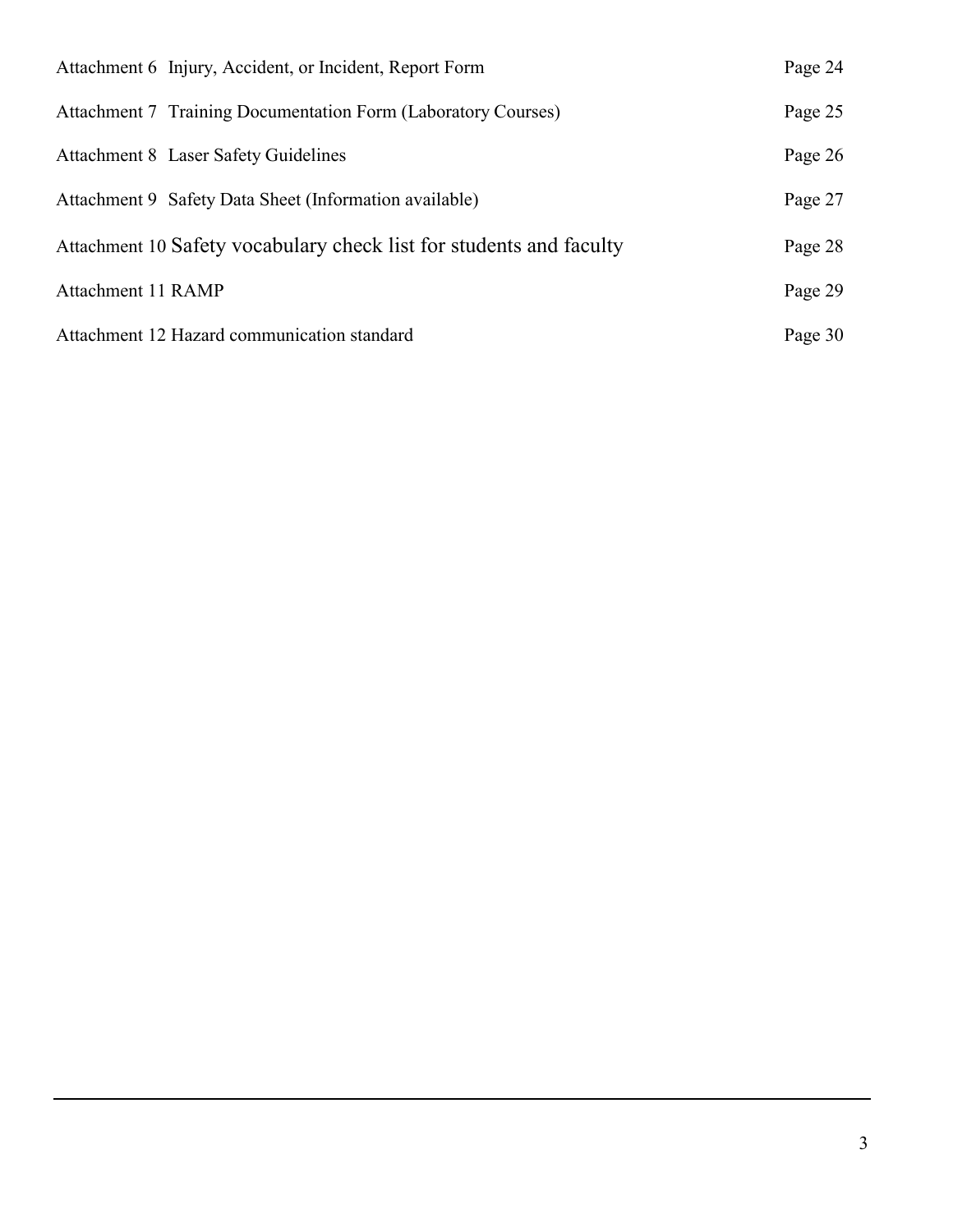The intent of this chemical hygiene plan for the Chemistry Department is:

- 1. To protect laboratory employees and students from health hazards associated with the use of hazardous chemicals in our laboratories.
- 2. To assist the university's regulatory compliance with the appropriate OSHA Laboratory Standards.
- 3. To assist the university's regulatory compliance in handling of hazardous materials.
- 4. To assure that laboratory employees and students are not exposed to substances in excess of the permissible exposure limits.

This plan will be available to all employees and students for review. This plan will be reviewed annually, or more frequently as needs might arise, and updated as necessary by the Chemistry Safety Committee and the Chemistry Department.

#### **I. Responsible individuals under the Chemistry Department's Chemical Hygiene Plan are:**

- 1. Chemistry Department Chair
- 2. Chemistry Department Chemical Hygiene Officer
- 3. Safety Committee Members
- 4. Laboratory Supervisors and Chemical Stockroom Manager, each laboratory instructor or research director
- 5. Authorized Student Assistants
- 6. Students participating in the Chemistry Department Outreach Program

Specific Roles of Individuals or Groups:

The Chair of the Chemistry Department shall designate a Chemical Hygiene Officer who has primary departmental responsibility for the implementation and maintenance of this plan. The Chair shall also designate a departmental safety committee to assist in the responsibilities outlined in this plan.

Chemical Hygiene Officer (CHO)-Shall organize or conduct laboratory inspections, suggest modifications to CHP (Chemical Hygiene Plan), enforce the CHP, and serve as a resource clearinghouse for persons working in the department.

Safety Committee: Shall organize or conduct lab inspections and work with the CHO to maintain and improve lab safety.

Supervisors of students, whether in a research or instructional laboratory, chemical stockroom, or demonstration setting, shall assume responsibility for the safe design and implementation of experiments.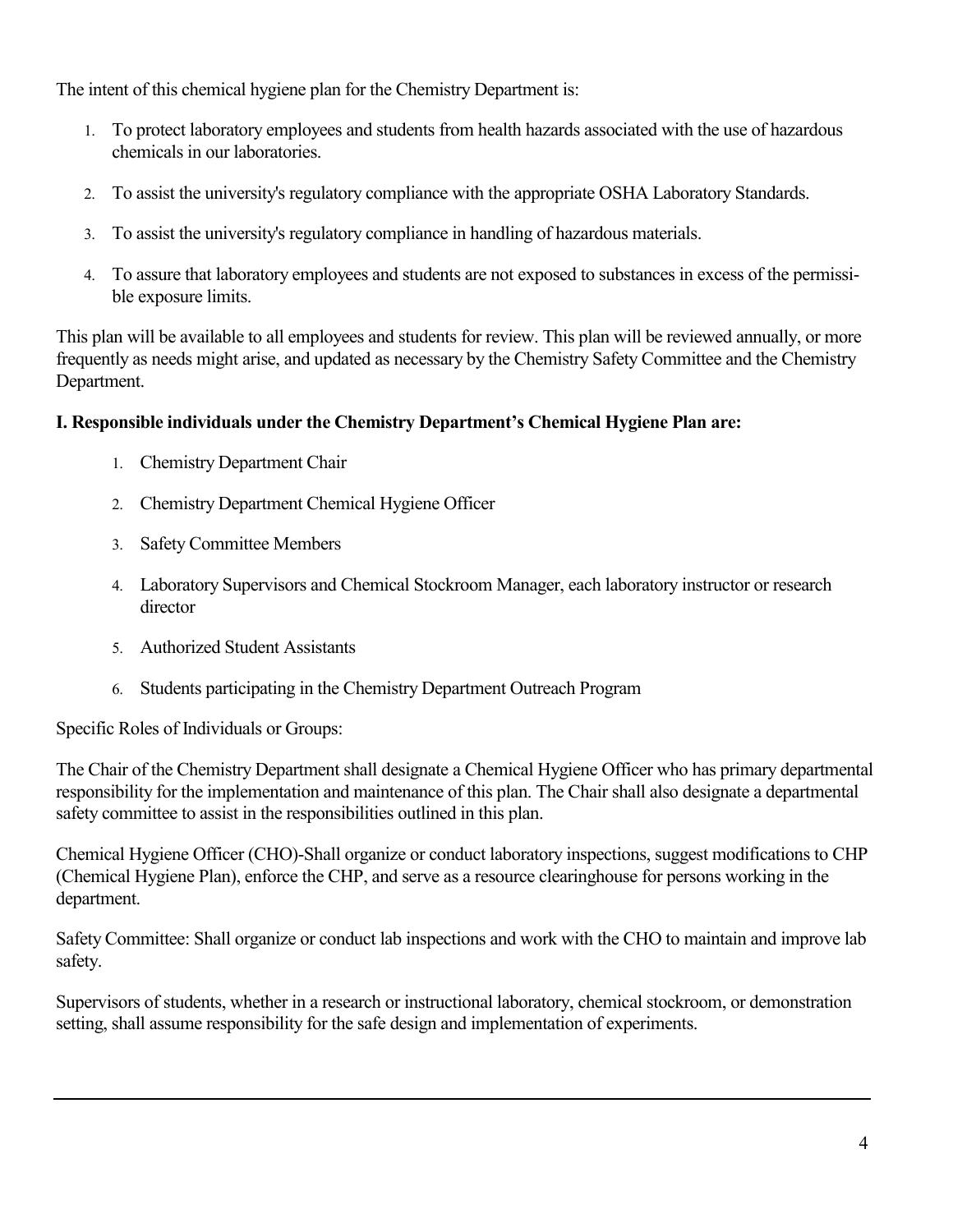#### **II. General Policies and Practices**

#### **Part 1. Personal Protective Apparel and Equipment**

- 1. Goggles or Other Eye Protection. All employees, visitors, and students must wear approved eye protection in chemistry laboratories or the chemical stockroom when risk of damage to the eye exists. It is the responsibility of the laboratory supervisor (e.g. teaching faculty, stockroom manager, or research director) to determine when a risk of injury is present and insure that appropriate eye protection is worn.
- 2. In instructional laboratories, research laboratories, or the chemistry stockroom, eye protection is required at all times at which a risk of chemical splash is present including: solution preparation activities, transferring liquids between containers, conducting reactions or purification techniques using liquids, transporting cryogens, and the handling of hazardous materials.
- 3. Safety goggles approved for use in instructional laboratories give maximum eye coverage from a liquid splash. The edge of the goggles must seal to the face. Air must be able to enter indirectly only, through a covered baffle. Goggles are not appropriate for chemical splash if they have holes that would allow a liquid to pass directly through the goggle's side.
- 4. Research laboratories may have the chemical splash hazards listed above, experiments that involve concentrated acids and bases, as well as optical hazards from lasers and other strong light sources or explosion and impact hazards from pressurized or evacuated equipment. This work requires extra precautions. The laboratory supervisor shall require the appropriate eye protection such as glasses or goggles to filter light, safety goggles or face shields to protect from implosion. The supervisor may also require that the experiment be conducted in a hood with a safety window.
- 5. Low Risk Conditions. Eye protection will not normally be required in the following situations:

(a) Instructional laboratories when no risk of chemical splash exists including: a lecture presentation, a quiz, or during experiments without risk of chemical splash.

(b) The use of special instruments such as refractometers, etc., which require direct eye reading. However, proper eye protection must be worn when not actually involved in the readings.

- 6. Availability of Eye Protection. Students in instructional labs are required to have their own safety goggles (meeting the ANSI Z87.1-1989 standard for chemical splash/impact). Eye protection is available for purchase from the University Bookstore.
- 7. The use of contact lenses in the laboratory is not recommended.
- 8. Protective gloves may be needed for some procedures. The type of glove selected should protect against the chemical being used, or against heat, cold, and sharp objects. Gloves should be worn for work with strong corrosives or with acutely toxic chemicals. Prior to starting work, a reference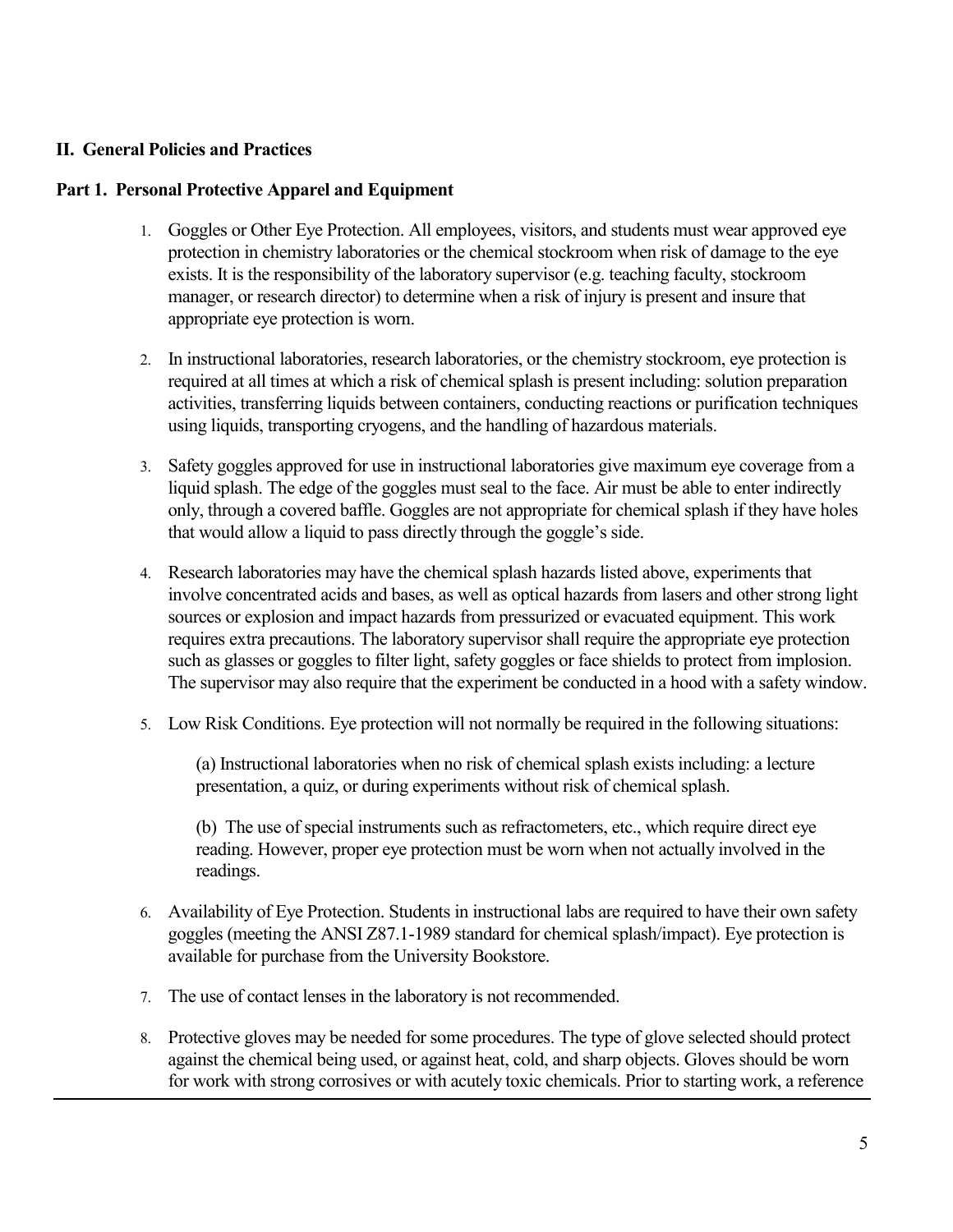guide or chart should be consulted to make sure that the glove will be protective for the chemical and length of exposure.

- 9. The use of lab coats or aprons is optional depending on the laboratory supervisor or instructor. The supervisor should consider the hazards of the material and scale of the operation when determining whether to use a lab coat or apron.
- 10. Face shields or safety shields should be used in laboratory operations which have the potential to result in fires or explosions or which utilize pressurized or high vacuum operations. Prior authorization of the lab supervisor is required. Check the safety equipment (fire extinguishers, shields, safety showers, etc.) prior to such operations.

#### **Part 2. Personal Behavior and Clothing, etc.**

- 1. No food or beverages may be prepared, consumed or stored in the laboratory. If the laboratory experiment involves food or beverages, they must be clearly labeled "Not for human consumption" (or equivalent).
- 2. No personal care products (make-up, lotions) should be applied in labs, except soap for washing.
- 3. It is recommended that all persons should wash their hands after a lab experiment, and as often as needed during an experiment.
- 4. Clothing worn in the laboratory should be comfortable and not restrict motion yet not so loose (especially sleeves) as to catch on equipment. The flammability of the fabric should be considered.
- 5. It is recommended that sturdy shoes that cover your feet should be worn, because sandals and open-toed shoes may not provide the necessary protection from laboratory spills and accidents. Laboratory supervisors may ask students to leave if the student's footwear is inappropriate.
- 6. Long hair should be tied back to keep it away from flames and chemicals.
- 7. Personal protective equipment must be worn at all times when using, transferring, or transporting cryogenic liquids in unsealed containers or when working with evacuated containers.

#### **Part 3. Safety Features and Equipment in Laboratories**

- 1. Laboratory hoods shall be used for all operations that have the potential to produce hazardous levels of fumes, gases, or volatile solvent vapors. Laboratory hoods shall not be used as long term chemical storage areas. Working quantities of reagents may be stored in the hood during the duration of the experimental work. Equipment (such as variacs) for use in a hood should not be located on stools outside the hood.
- 2. Adequate ventilation is essential for maintaining safe levels of exposure. It is the responsibility of the laboratory supervisor to stop laboratory operations if ventilation is judged to be inadequate for any reason. The failure of fume hood systems may be grounds to terminate laboratory operations.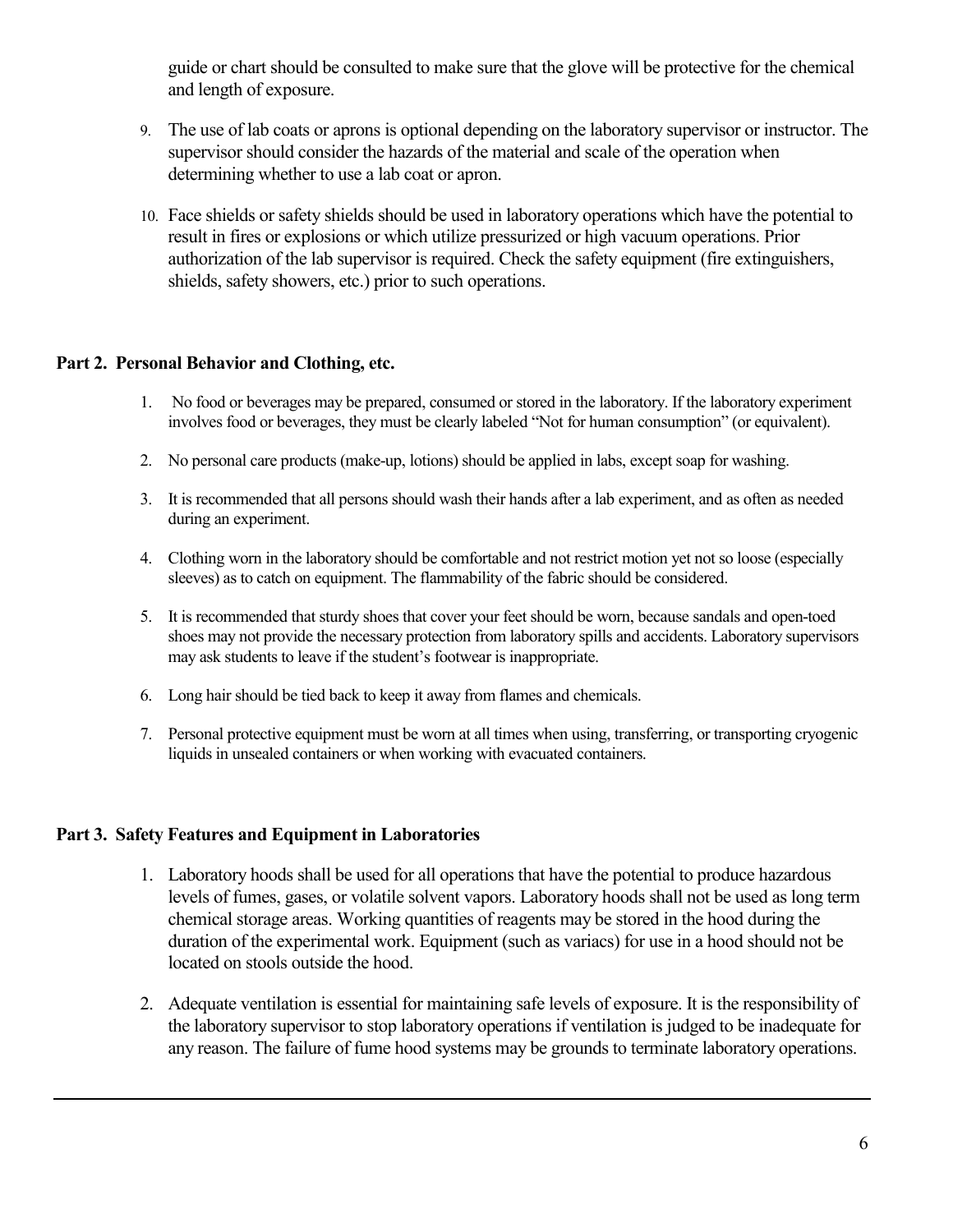- 3. Eye wash stations and emergency drench showers are provided in case of chemical exposure to eyes, skin, or clothes. Clear access to eyewash stations and safety showers must be maintained by the lab supervisor and users.
- 4. Fire Extinguishers should be provided appropriate to the flammability hazards present in each lab. Clear access to fire exits and fire extinguishers must be maintained by the lab supervisor and users.
- 5. Labs should be kept free of trip hazards.

#### **Part 4. Signs and Labels**

- 1. Appropriate signage will be placed on laboratory doors/entryways, in laboratory areas, and in chemical storage areas. This signage will include: **Eye Protection Policy In Force: See Laboratory Supervisor** (or equivalent) on all entryways leading to laboratories or to chemical storage areas. All laboratory doors will be posted with the name and both work and home telephone numbers of the responsible laboratory supervisor and backup personnel. The Laboratory Supervisor or Chemical Stockroom Manager is responsible for keeping this signage current in consultation with the Chemical Hygiene Officer.
- 2. Laboratory doors will be posted with a map indicating location of storage of general classes of compounds with storage areas indicated with the National Fire Protection Association (NFPA) standard codes.<sup>1</sup> This map will be accurately filled in with the appropriate hazard codes by the Laboratory Supervisor or Chemical Stockroom Manager in consultation with the Chemical Hygiene Officer.
- 3. All bottles or other containers for permanent storage of chemicals in laboratory teaching areas will be labeled with the NFPA standard warning label and full name of contents.
- 4. Each research lab shall have a consistent labeling system for samples prepared for use in that lab. The system shall be posted in the lab.<sup>2</sup>
- 5. Internal laboratory signage will be posted to minimize inadvertent sink disposal of chemicals.
- 6. All hazardous waste accumulation containers in the laboratory will be labeled Hazardous Waste. Containers must also be labeled with the following information. Full name of Contents (not chemical formula); Responsible person (Lab Supervisor), Class number or research group, Information on the hazard classes of the contents.

<sup>&</sup>lt;sup>1</sup> This diamond shaped symbol has a region describing Health Hazard (blue), Flammability Hazard (red), Instability/Reactivity Hazard (yellow), and an area for designating the specific reactivity hazards (e.g. Oxidant "OX" or water reactive  $W$ .) A rating of 4 is most hazardous, and a rating of 0 is non-hazardous.

<sup>2</sup> Information that should be included at minimum for labeling of experimental samples is given in **Prudent Practices in the Laboratory: Handling and Disposal of Chemicals,** by the Committee on Prudent Practices for Handling, Storage, and Disposal of Chemicals in Laboratories, Board on Chemical Sciences and Technology, Commission on Physical Sciences, Mathematics, and Application, and National Research Council; National Academy Press, 1995, pp. 71-72.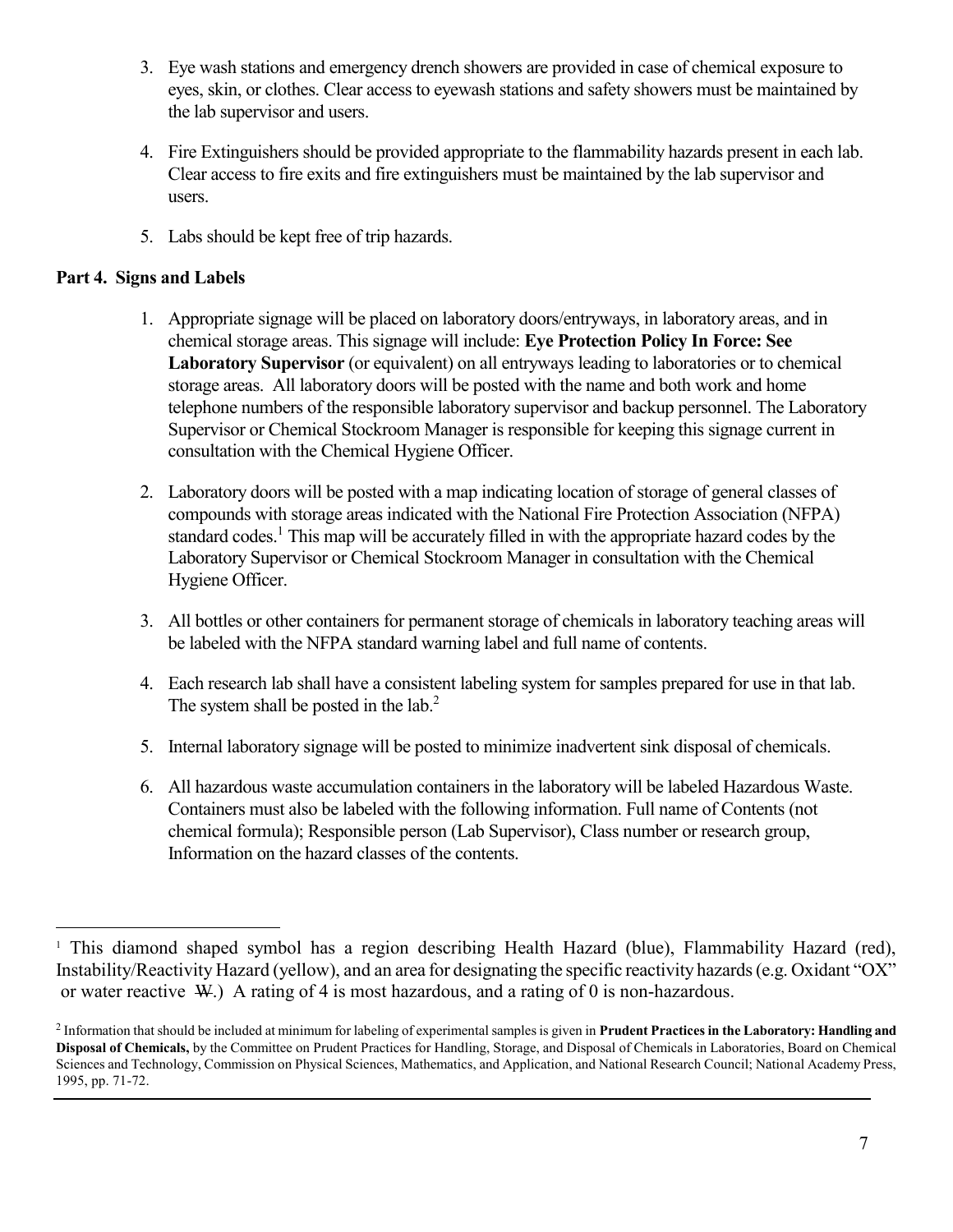7. Food, beverages, pharmaceutical, and personal care items in lab shall be labeled "Not for human consumption" (or equivalent).

#### **Part 5. Chemical Procurement, Distribution, and Storage**

- 1. Ordering of Chemicals. Chemicals shall be ordered through the stockroom, in accordance with the Arts and Sciences Purchasing policy.
- 2. Distribution of Chemicals. When chemicals arrive, the stockroom personnel will contact the faculty or staff member who has ordered the reagent. The reagent can be picked up in the stockroom.
- 3. Return refillable and reusable solvent containers to the stockroom window.
- 4. All other empty chemical containers should be triple-rinsed, marked Empty and deposited in the specially marked container by the Stockroom window, Room P410. The Inventory bar code label should be left on the bottle in order that the chemical can be removed from the inventory.
- 5. The quantities of chemicals shall be kept to a minimum in working laboratories.
- 6. These minimal inventories shall be stored in a safe manner using chemical safety cabinets for flammable chemicals and acid cabinets (or other appropriate storage such as secondary containment). Chemicals shall be segregated by chemical characteristics to avoid incompatibilities such as strong acids and bases stored adjacent to each other. Alphabetical storage sequences are not adequate if chemical characteristics are ignored.
- 7. All chemical containers shall be kept capped or lidded when chemicals are not being withdrawn or not being added, as in the case of hazardous waste accumulation containers.
- 8. The purchase, preparation, or gift of particularly hazardous compounds (e.g. explosive compounds, pyrophoric compounds, extremely poisonous compounds, biohazardous compounds, etc.) that are to be used in the Chemistry Department will be brought to the attention of both the CHO and the chair of the department. The presence of all such hazardous compounds will be brought to the attention of the staff of the department. All such compounds will be added to the chemical inventory maintained by the stockroom.
- 9. Student samples stored outside an instructional lab, or for example in a refrigerator in the lab, should have the student's name, a date, and the relevant experiment name. Appropriately labeled batch storage of student samples is acceptable.
- 10. All chemical preparations that are unknowns should have the preparer's name on the label, together with the course number and the date, and a comment such as "acid unknowns" on the label.
- 11. Potentially hazardous chemicals should not be returned to an unattended stockroom.
- 12. Course supervisors may for selected classes allow students to check out chemical supplies from the stockroom, with an appropriate faculty signed check-out card. The course instructor should communicate his/her intention to do this to the stockroom manager.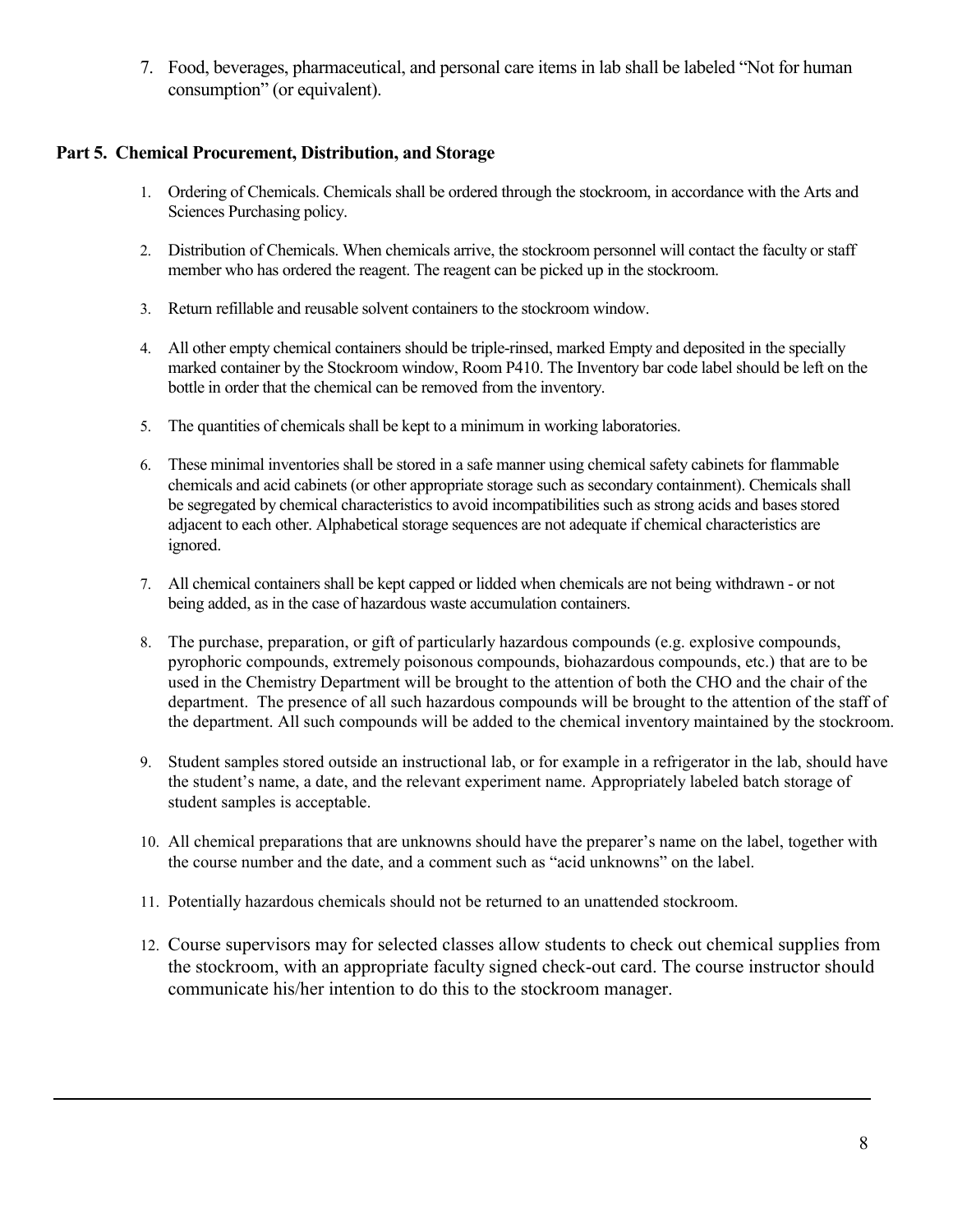#### **Part 6. Use and handling of carcinogens, teratogens, mercury, and controlled substances**

The stockroom has a list (called Appendix J, available from the Stockroom Manager) of OSHA regulated substances that is available for check-out by faculty members, research students, and staff. Follow these general rules to minimize the risk during use.

General rules for carcinogen use

- 1. Check out the minimum amount of the required chemical.
- 2. Transport chemical to the laboratory by placing vessel in an unbreakable outer container.
- 3. Store in leak-proof containers in a well ventilated area.
- 4. Minimize personal contact of faculty and students.
- 5. Collect or trap all carcinogenic waste materials and store in leak-proof containers for disposal by the Campus Environmental Health and Safety Manager.
- 6. All listed carcinogens must be used in laboratory fume hoods according to special procedures outlined in the Laboratory Standard in order to minimize exposures.
- 7. Special procedures are required by OSHA regulations for many chemicals, e.g. benzene and formaldehyde. The laboratory standard preempts these substance specific regulations, but they include useful information for experimental design and precautionary measures.

#### **Part 7. Hazardous Waste**

- 1. All Hazardous Waste containers shall be kept capped or lidded when chemicals are not being added.
- 2. All Waste Containers for liquids will be provided with secondary containment adequate to contain the volume of the container.
- 3. Waste Containers must be labeled with the following information. "Hazardous Waste" Full name of Contents; Responsible person (faculty or staff), Class number or research group, Information on the hazards of the contents. Labels should list only a single name for each compound (e.g. not both ethanol and ethyl alcohol) and should not use a chemical formula.
- 4. Waste Containers must be filled only up to 90% of the capacity of the container.
- 5. The outside of the container should be clean and free of any residue, the cap should fit securely, and the label should be legible.
- 6. When the container is 90% full, the experiment is concluded, or no additional material of the same category is expected for that lab, the campus hazardous waste coordinator should be informed of the location of the bottle for pick up.
- 7. Some compounds have been allowed by local sewer authorities for sink disposal, or by local landfill authorities for solid waste disposal. The Chemical Stockroom has a list (Appendix F) of compounds that have been approved for sink or landfill disposal.
- 8. Syringe needles must be disposed of in the appropriate container (available from the stockroom).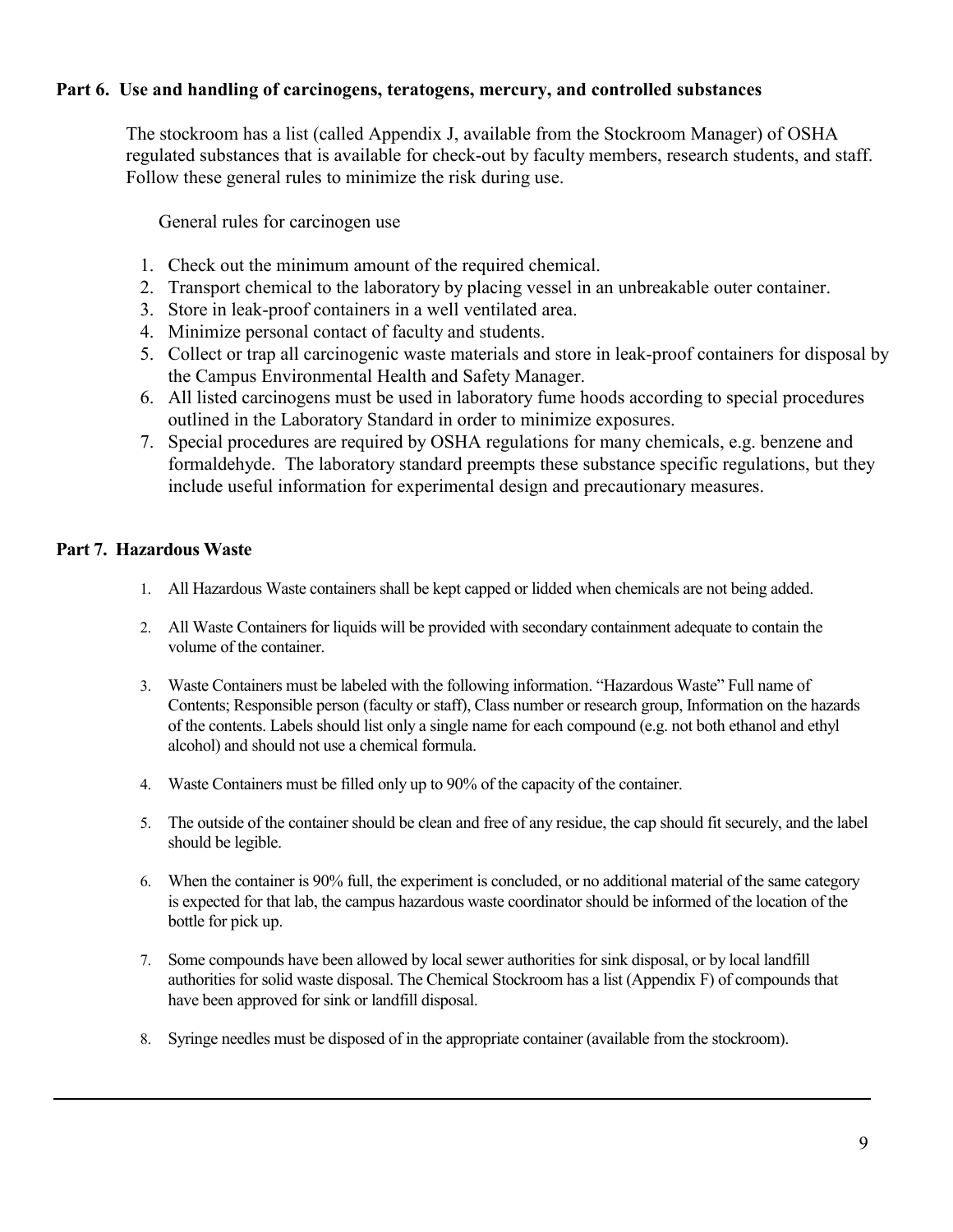The waste storage location should be readily apparent to someone working or entering the lab. Waste should not be stored in out-of-the-way locations.

Waste labels must not be placed on any container for which the contents are to be disposed of in the sink or in the normal trash.

#### **Part 8. Training Information-Employees, Students, and others in the Department**

- 1. Training for faculty and academic staff of the department will be done annually by persons from the Office of Loss Prevention and Safety on the topics of laboratory safety and hazardous waste training. Visiting scientists when appropriate will also receive this training.
- 2. Each student employee covered under this standard will be provided with information and training to inform them of the hazards of the chemicals present in their work areas. This training will be provided at the time of their initial assignment and prior to any new assignments involving different exposure situations. This training will be provided by the laboratory supervisor. Visiting student research assistants will also receive safety training provided by the laboratory supervisor. Refresher training will be provided at a minimum of once yearly by the laboratory supervisor. Laboratory supervisors will turn in training forms at the beginning of the following periods for their students: Fall Semester and Winterim, Spring Semester, Summer Session.<sup>3</sup>
- 3. The laboratory supervisor must approve any experiments using carcinogens, teratogens, or chemicals which have the potential to become acute hazardous wastes. The Chemical Stockroom has a list (Appendix D) of acute hazardous wastes. Student employees must receive training addressing the specific hazards and appropriate personal protective equipment required. This work may require closed containment systems such as glove boxes or special glassware and equipment.
- 4. Student laboratory assistants will be provided training prior to their supervision over other students. Training will also be provided for students participating in the Chemistry Department Outreach Program. This training will be provided at the beginning of each semester by the laboratory supervisor or by the Outreach Coordinator.
- 5. Custodians assigned to the Chemistry Department will be advised to consult with a Chemistry faculty member, the Chemistry Department Chemical Hygiene Officer, and or the department chair, whenever a situation of safety concern arises.
- 6. Records of all employee training will be maintained by the Chemistry Department Safety Officer. Training requirements can be found on the UWEC Chemistry Department Student Laboratory Collaborator Safety Training Report Form<sup>4</sup>. The Chemical Stockroom keeps a list (Appendix H) in outline form.

<sup>&</sup>lt;sup>2</sup><br>3 <sup>3</sup> See Attachment 3: UWEC Chemistry Department Student Laboratory Collaborator Safety Training Report Form.

<sup>4</sup> See Attachment 3: UWEC Chemistry Department Student Laboratory Collaborator Safety Training Report Form.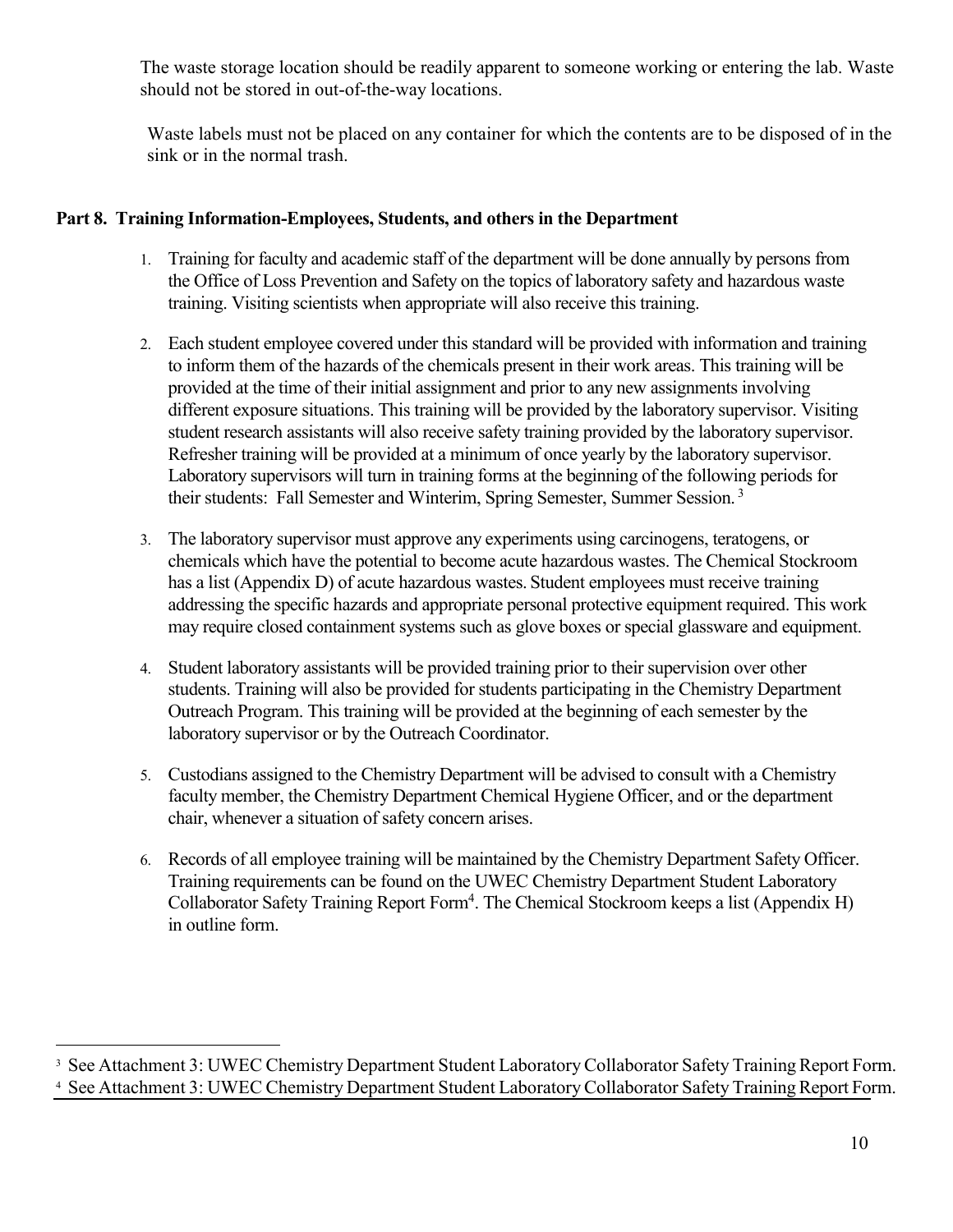- 7. Students enrolled in classes will be provided training<sup>5</sup> during initial laboratory sessions of each course. Such training will be incorporated in the described curriculum, documented via student signature on a training acknowledgement form.
- 8. Outside contractors, or campus-supplied workers from such areas as Facilities Management, must be informed of the hazards to which they might be exposed while working in the laboratory environment by the Chemistry Department Chemical Hygiene Officer.
- 9. A UWEC chemistry faculty/staff member working in another UWEC department or functional unit is bound by the Chemistry Department CHP and by additional HPs in force in the other setting. When other plans are in conflict with the Chemistry Department CHP, the individual will work with the CHO, and other interested persons to resolve such conflicts.
- 10. A UWEC faculty/staff member from another department when teaching a class in the UWEC Chemistry Department is bound by the operating principles of the Chemistry CHP.
- 11. A faculty/staff member from another university when working in the UWEC Chemistry Department is bound by the UWEC Chemistry CHP.

## **Part 9. Supervision of Undergraduate Students and Undergraduate Research Assistants**

- 1. In teaching laboratories the instructor will be present in the laboratory or in close proximity during scheduled laboratory hours and other times when students are doing laboratory work.
- 2. In research laboratories the research supervisor or designated faculty supervisor will be present in the laboratory or available in the department for consultation and supervision of the work.
- 3. The degree of supervision for research students employed in various circumstances requires the judgement of the faculty supervisor and will vary with the risks involved. However, in no circumstances are students allowed to conduct potentially hazardous procedures when the faculty supervisor, or designated substitute, is not present in the department.
- 4. Projects such as data analysis, computational projects, or certain types of spectroscopic measurements do not require the presence of a faculty supervisor.
- 5. Requests for exceptions must include a written description of the procedure and be signed in advance of the work by the Chair of the Chemistry Department.
- 6. External wiring on all electrical equipment (including computers) should be appropriately monitored. Damaged chords should be repaired or replaced.

The safety training forms for research students should be signed by faculty supervisors and their research students.

 <sup>5</sup> <sup>5</sup> See Attachment 2: University of Wisconsin Statement on Safety and Health Policy.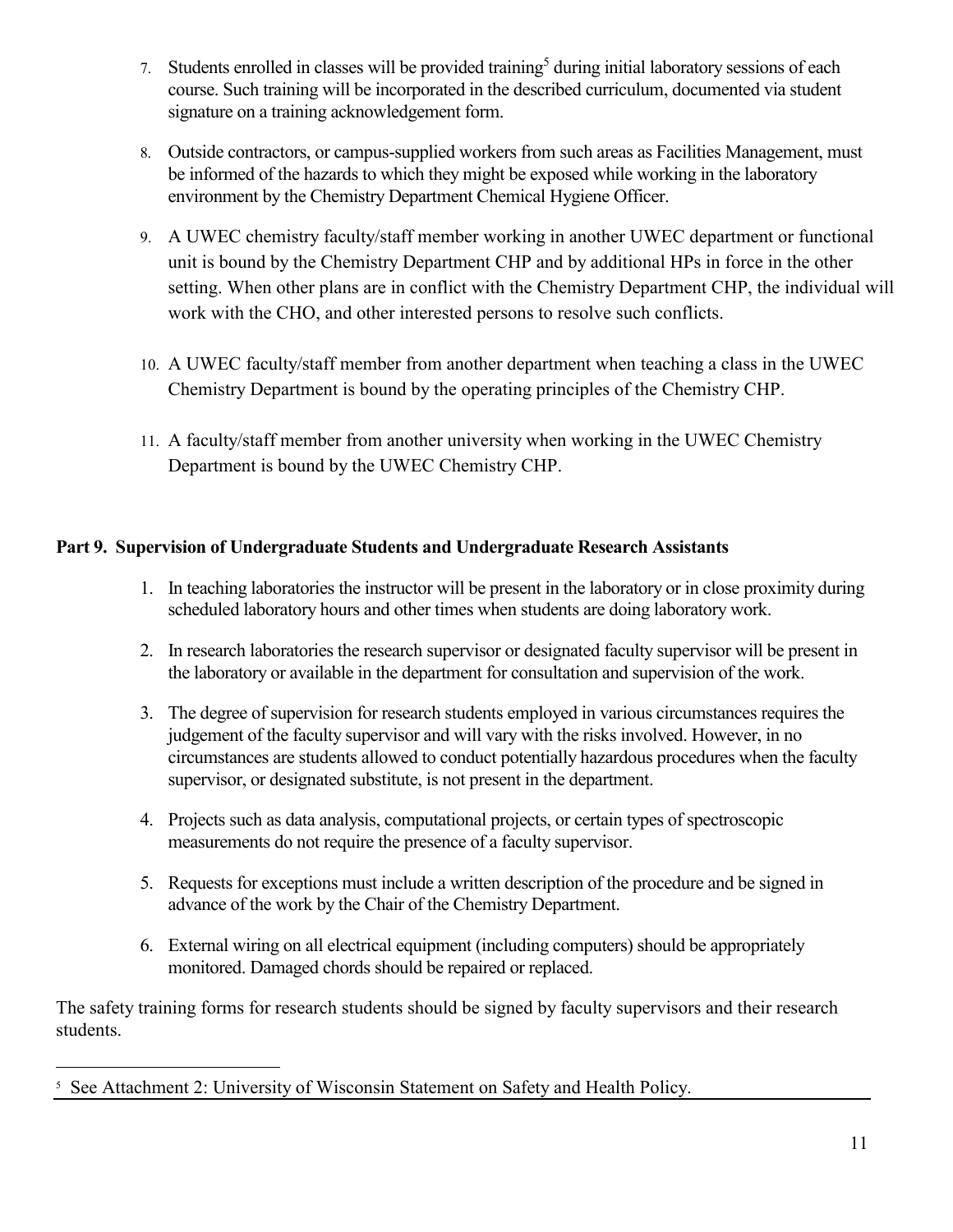Specialized training for work with particularly hazardous compounds (or equipment) be documented in writing, with a copy to the student and CHO. A form signed by the student indicating training has been received is recommended.

#### **Part 10. Accidents and Spills**

**Emergency Action**: Any accidents, injuries, or spills of chemical reagents or hazardous waste must be reported to the Laboratory Supervisor immediately.

**Injuries**: Go to a phone and dial 9-911; or use a cell phone.

**Fires:** Pull the fire alarm, or go to a phone and dial 9-911; or use a cell phone.

**Minor spills:** Can be cleaned up by the laboratory personnel or supervisor if they are knowledgeable of the hazards and have appropriate training and equipment. For larger or more **serious spills** of chemical reagents or hazardous waste, call Randy Saheim (office #839-3999, pager # 36-4800, \*602)

**Reporting Accidents**. The laboratory supervisor is responsible for completing the Injury, Accident, or Incident Report form (included as Attachment 7), and giving the form to the stockroom or Chemical Hygiene Officer. The Chemical Hygiene Officer will save these forms.

The UWEC Chemistry Department requires that an **Injury, Accident, or Incident Form** be filled out for the following:

- 1. Personal injuries, such as those incurred because of cuts, burns, electric shock, etc.
- 2. Unplanned fires.
- 3. All mercury spills.
- 4. Strong acid and base spills exceeding approximately 100 mL.
- 5. All major spills of toxic chemicals.
- 6. Gas leaks or unplanned discharges of a gas.
- 7. Water spillage exceeding approximately 10 Liters.

For injuries to students or employees, a copy of the form (Attachment 7), should be sent by the Chemical Hygiene Officer to the Office of Loss Prevention and Safety.

## **Part 11. Medical Consultation and Examination6**

The Laboratory Standard mandates that employers provide medical attention, examinations, and follow-up examinations at the physician's discretion. Medical attention, etc. is required under the following circumstances:

 <sup>6</sup> Consult Prudent Practices in the Laboratory: Handling and Disposal of Chemicals, pp. 223-224 on Medical consultation and medical examinations.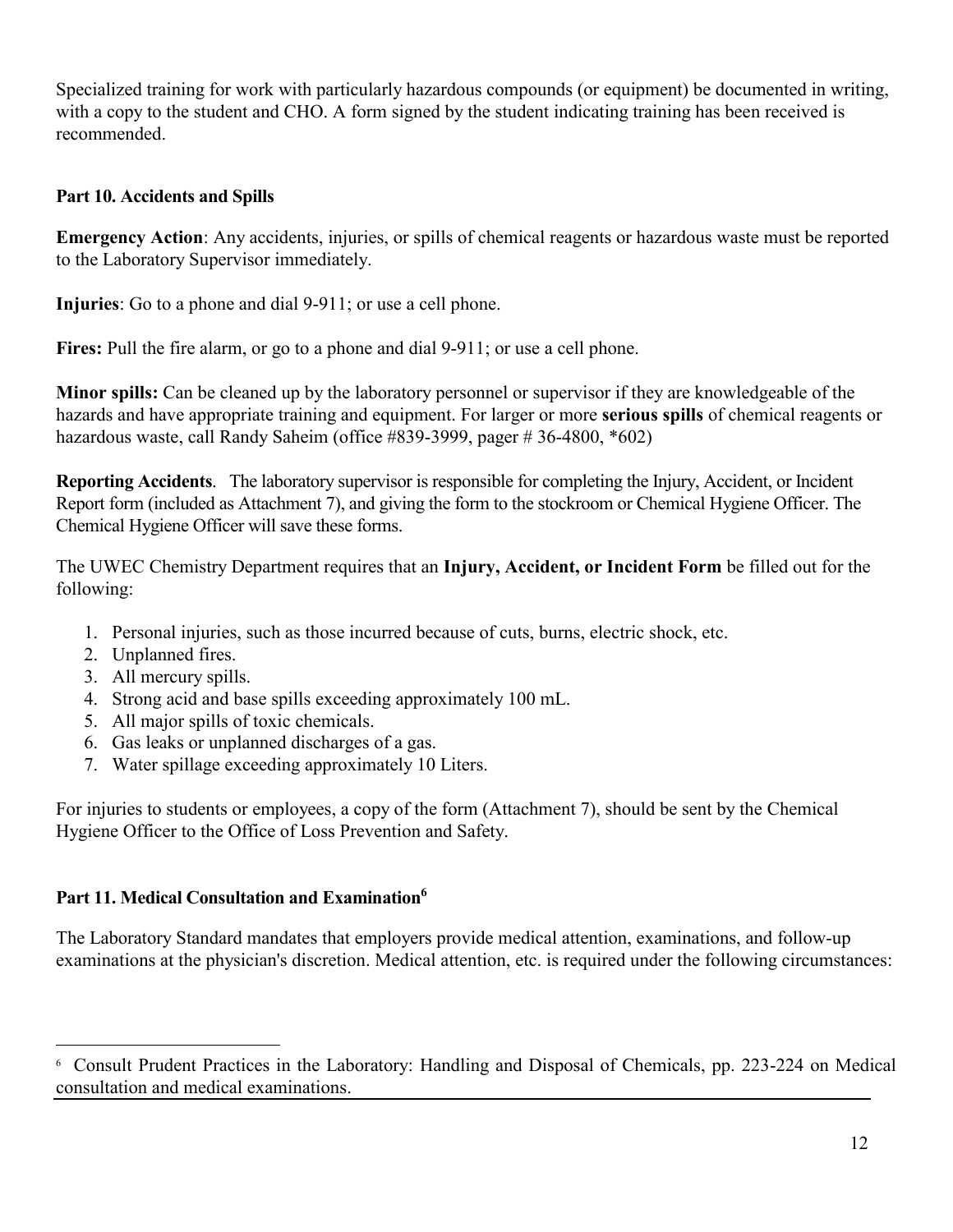- 1. Whenever an employee develops signs and/or symptoms associated with a hazardous chemical to which they may have been exposed; or
- 2. Whenever exposure monitoring reveals an exposure level above the OSHA action level or exposure above the permissible exposure level for OSHA regulated substances; or
- 3. Whenever an event takes place in the work area such as a spill, leak, explosion, or other occurrence that results in the likelihood of a hazardous exposure. Such an occurrence requires an option for medical consultation for the purpose of determining the need for a medical examination.

The laboratory supervisor, or when this individual is unavailable, the Chemistry Department Chemical Hygiene Officer, or the Chair of the Chemistry Department, shall provide the examining physician the following information:

- 1. Identity of the hazardous chemical to which the employee may have been exposed,
- 2. A description of the conditions of exposure including exposure date if available,
- 3. A description of the signs and symptoms of exposure, if any, that the employee is experiencing, and
- 4. A copy of the relevant SDS (formerly the MSDS).

The Chemistry Department Chemical Hygiene Officer will maintain a file concerning any incident that requires medical attention. The incident shall be reviewed by the Chemistry Department Safety Committee to ensure that the possibility of a similar kind of incident in the future is minimized.

In the event that first aid or other medical consultation is sought, the Office of Loss Prevention and Safety will be asked for any additional information on the hazard, and kept informed of the process and results of the consultation.

## **Part 12. Inspections, Maintenance, Monitoring, Record-keeping.**

- 1. Members of the departmental safety committee and the CHO are responsible for conducting periodic laboratory inspections.
- 2. The safety committee will announce a time window during which inspections will be held. Inspections will be conducted at least annually. Occasional inspections shall be conducted while the laboratory is in use so that the operating procedures may be verified.
- 3. The inspection checklist<sup>7</sup> and copy of any report made by an inspector from the UWEC campus shall be made available to the individual(s) responsible for the lab within ten working days.

 $\overline{a}$ 

<sup>7</sup> The Chemical Stockroom keeps a list.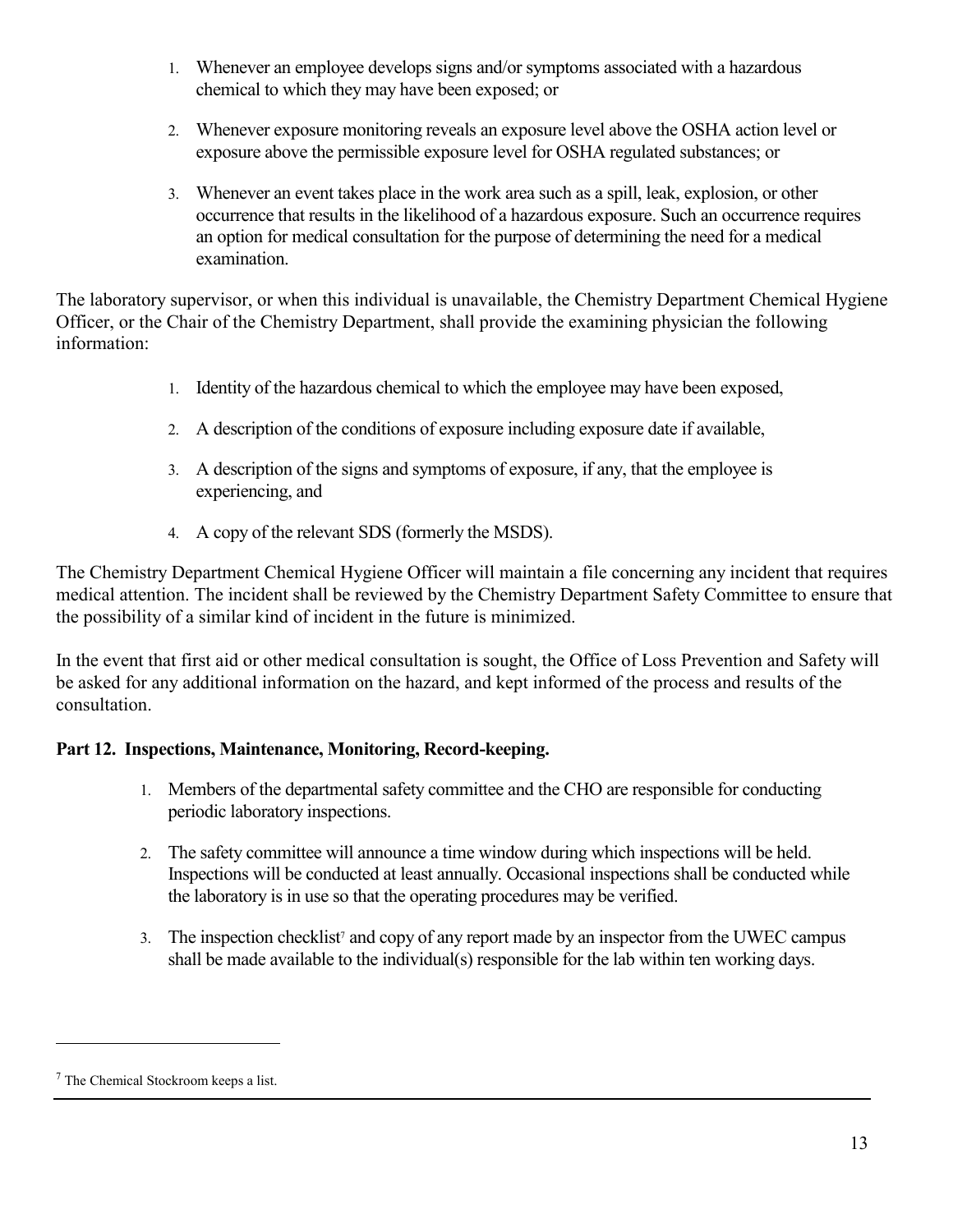- 4. The schedule of all inspections, checklists, and reports will be kept in the Chemistry Department Safety Committee files.
- 5. Inspections of the safety equipment and engineering controls will be done in cooperation with other local university offices with appropriate technical expertise as follows:

 (a) Laboratory hoods will be inspected biannually by a person designated by the Office of Loss Prevention and Safety (OLPS). OLPS shall maintain a record of these inspections and report the results to the Chemistry Department Chemical Hygiene Officer. Hood face velocities will be determined by hot wire anemometer readings taken over a grid across the open hood face. A sticker program will document the face velocity and date of inspection; the stickers will be posted on the right hand side of the fume hoods at about eye level. Improper use of fume hoods for chemical storage will be reported to the Chemistry Department Chemical Hygiene Officer for corrective action. Inadequate hood operation – face velocities less than 100 ft/min – will be reported to Facilities Management for corrective action. Hoods with inadequate face velocities will be prominently marked as not suitable for safe use until repaired.

(b) Safety shower inspections will be conducted regularly by a person designated by the Office of Loss Prevention and Safety. The results of the inspections will be available from the Campus Environmental Health and Safety Manager.

(c) Eye wash stations will be inspected regularly by a person designated by the Office of Loss Prevention and Safety. The results of the inspections will be available from the Campus Environmental Health and Safety Manager.

- 6. (d) Fire extinguisher inspections will be conducted a minimum of once a year by an external contractor. Any deficiencies of fire extinguishers in terms of number of extinguishers or locations of extinguishers will be brought to the attention of the Superintendent of Building and Grounds, Facilities Planning by the laboratory supervisor or the Chemistry Department Chemical Hygiene Officer.
- **7.** (e) Air quality monitoring will be conducted in operating laboratories as requested by the Office of Loss Prevention and Safety, especially when laboratory employees or supervisors report conditions that might lead to excessive exposure levels. An industrial hygienist from the UW System Administrative Office of Loss Prevention and Safety, Environmental Health and Safety Department, is available upon request to perform air monitoring at no cost to the department. The results of the air quality monitoring will be available from OLPS. The Chemistry Stockroom maintains information on the details on air quality monitoring procedures (Appendix I).

## **Part 13. Enforcement of Chemical Hygiene Plan**

The Chemistry Department Chemical Hygiene Officer, with co-approval of the Chemistry Department Chair, and consultation with the laboratory supervisor, shall have the authority to suspend laboratory operations – in part, or in the whole – if deficiencies in laboratory procedures or equipment pose a significant threat to the safety of the laboratory personnel or students. Written appeals under this procedure should be made to the Dean of Arts and Sciences with contact made with the Office of Loss Prevention and Safety.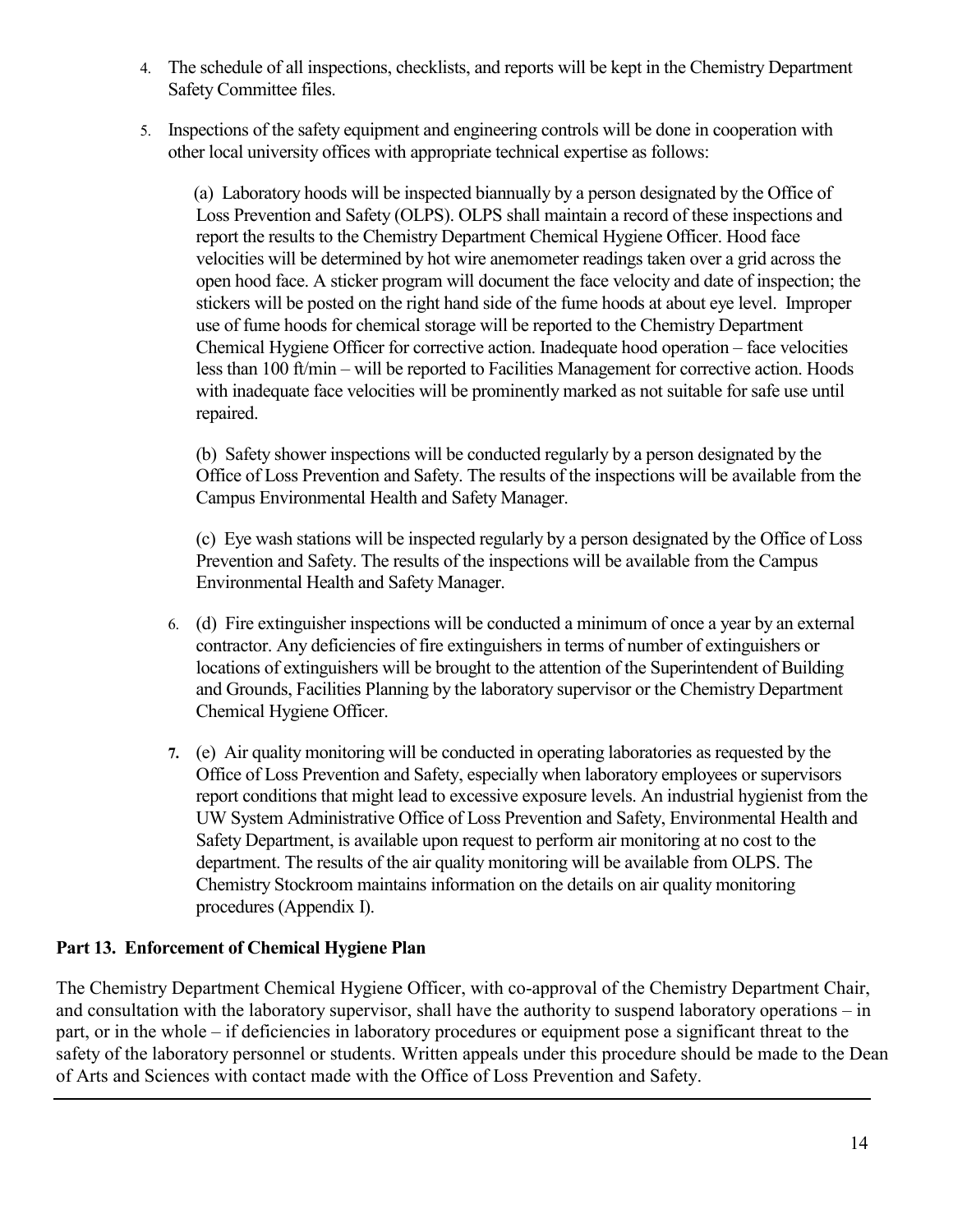If indefinite suspension of laboratory operations is necessary, a written report will be filed with the Office of Loss Prevention and Safety and with the Dean of the College of Arts and Sciences within 24 hours. A copy of the report with a written description of remedial actions to be taken to allow resumption of operations will be available in the Chemistry Department Safety Committee files.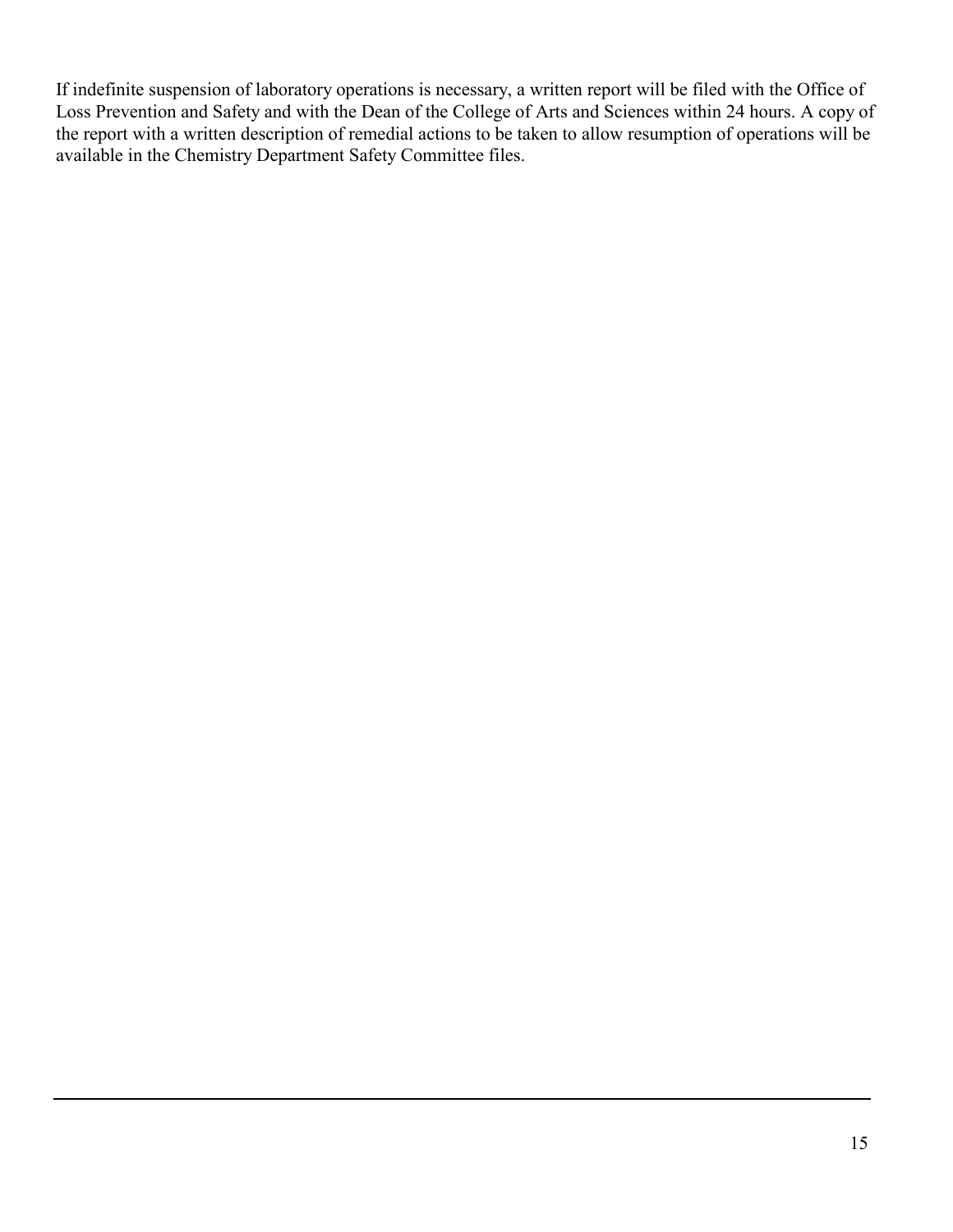## **ATTACHMENTS Attachment 1**

#### **UWEC CHEMISTRY DEPARTMENT STUDENT LABORATORY COLLABORATOR SAFETY TRAINING REPORT FORM**

State of Wisconsin regulations mandate certain provisions for documentation of training of employee/students whose assigned activities may expose them to chemical and physical hazards in the laboratory setting. Nominally formal laboratory courses achieve this requirement through class rosters developed by registration. This form is intended to extend coverage to student laboratory collaborators, including directed study and independent study students. The minimum training requirements applicable to such student laboratory collaborators are outlined on the reverse side of this form and are the specific responsibility of the immediate supervisor. **By signing this form, the supervisor certifies that the initial safety training has been provided to the students listed and agrees to be responsible for further training as needed to work in the supervisor's laboratory. The student signature certifies that they have received the indicated training.**

**Directions:** Please return the completed form to the Chemistry Department Chemical Hygiene Officer (CHO) by the end of the third week of each reporting term. If additional student laboratory collaborators need to be reported after this date, the appropriate form is on line at<http://www.chem.uwec.edu/king/safety.html> .

| Supervisor's Name:                                                                                                                                                                               |                                                                                                                           |  |  |
|--------------------------------------------------------------------------------------------------------------------------------------------------------------------------------------------------|---------------------------------------------------------------------------------------------------------------------------|--|--|
| Supervisor's Signature:                                                                                                                                                                          | Date:<br><u> 1980 - Jan Barbara, martin da kasar A</u>                                                                    |  |  |
| Reporting Period: $2016 - 2016$                                                                                                                                                                  | $\Box$ Fall Semester + Winter Interim<br>Spring Semester + Spring Interim<br><b>Summer Session</b>                        |  |  |
| <b>Supervised Students Extended Training:</b><br>1. Students's Name:<br>(please print)                                                                                                           | Students's Signature:                                                                                                     |  |  |
| 2.<br>Students's Name:<br><u> 1980 - Johann John Stoff, deutscher Stoffen und der Stoffen und der Stoffen und der Stoffen und der Stoffen u</u><br>Students's Name:<br>3.<br>4. Students's Name: | Students's Signature:<br>Students's Signature:<br>Students's Signature:                                                   |  |  |
| Students's Name:<br>5.<br>Students's Name:<br>6.<br>Students's Name:<br>7.<br>8.<br>Students's Name:<br>Students's Name:<br>9.                                                                   | Students's Signature:<br>Students's Signature:<br>Students's Signature:<br>Students's Signature:<br>Students's Signature: |  |  |
| 10. Students's Name:                                                                                                                                                                             | Students's Signature:                                                                                                     |  |  |

------------------------------------------------------------------------------------------------------------------------

See back side of form (following page)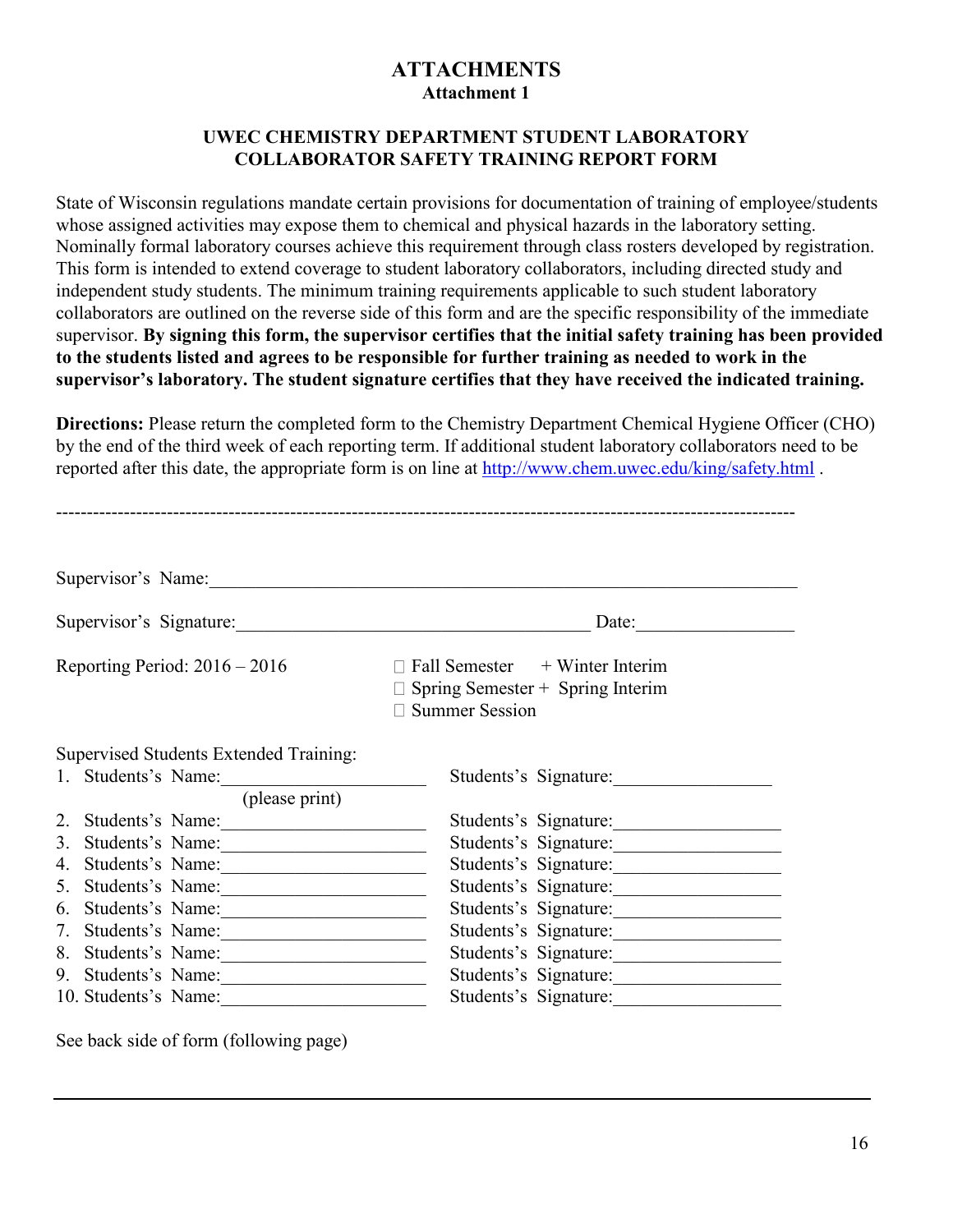## **Elements of Appropriate Safety Training for Student Laboratory Collaborators**

## **Authorization:**

- UWEC Student Services and Standards Manual, RE: University of Wisconsin Statement on Safety and Health **Policy**
- Wisconsin Administrative Code, Department of Industry, Labor and Human Relations, Chapter ILHR 32, Safety and Health Standards for Public Employees
- Student laboratory collaborators who are not employees are included under the Right-To-Know Law (Wisconsin Statute 101.58)

## **Required Information and Training:**

At a minimum, training and information requirements must include the following:

- 1. Signs and symptoms associated with exposure to hazardous chemicals: refer to SDS's (formerly the MSDS).
- 2. Specific procedures which are to be put into effect to provide protection, including engineering controls (hoods, safety showers, fire extinguishers, etc.), work practices, personal protective equipment, etc., if appropriate for the work to be done.
- 3. Procedure to follow if an exposure incident or accident occurs. For very minor cuts, use the first aid resources available in each lab. For accidents involving more than minor cuts, go to the student health services. Other situations, as appropriate, will be discussed by the lab supervisor.
- 4. Methods and observations that can be used to detect the presence of hazardous materials, i.e., visual appearance or odor, etc.
- 5. An explanation of the modes of transmission for blood borne pathogens and instructions in the use of potentially infectious materials and biohazardous agents, if appropriate for the work to be done.
- 6. Appropriate hazardous waste disposal techniques. It is recommended that each experiment, procedure, or exercise include written instructions concerning the proper disposition of wastes generated.
- 7. Discussion of safe handling and storage of hazardous chemicals, including the appropriate labeling to be employed. It is recommended that each experiment, procedure, or exercise include written instructions concerning the proper disposition of wastes generated.
- 8. The existence and availability of the Chemistry Department Chemical Hygiene Plan.
- 9. The existence and the provisions (as appropriate) of the Occupational Exposure to Hazardous Chemicals in Laboratories Standard, 29 CFR Part 1910, Federal Register. A summary pamphlet entitled "Exposure to Hazardous Chemicals in Laboratories", OSHA 3119, is available from the W. D. McIntyre Library. A copy will be available from the CHO.
- 10. Location and availability of known reference materials on the hazards (physical, chemical & health), safe handling, storage and disposal of hazardous chemicals, including the rudiments of proper labeling. Nominally this information is available in the Safety Data Sheets (SDS) (formerly the MSDS's), in part, located in Phillips 456. SDS's (or MSDS) are available on the web from multiple sources.
- 11. Permissible exposure limits for regulated substances and recommended exposure limits for other hazardous chemicals where no OSHA standard applies (refer to SDS's).
- 12. Where appropriate, instruction on the proper transport of cryogens in unsealed containers, or on the proper procedures for working with evacuated containers.
- All such information shall be provided at the time of the collaborator's initial assignment to the work area where hazardous chemicals are present and subsequently whenever new exposure situations arise.

In addition, supervisors of student collaborators are encouraged to regularly consult with the CHO for recommendations on additional safety training options.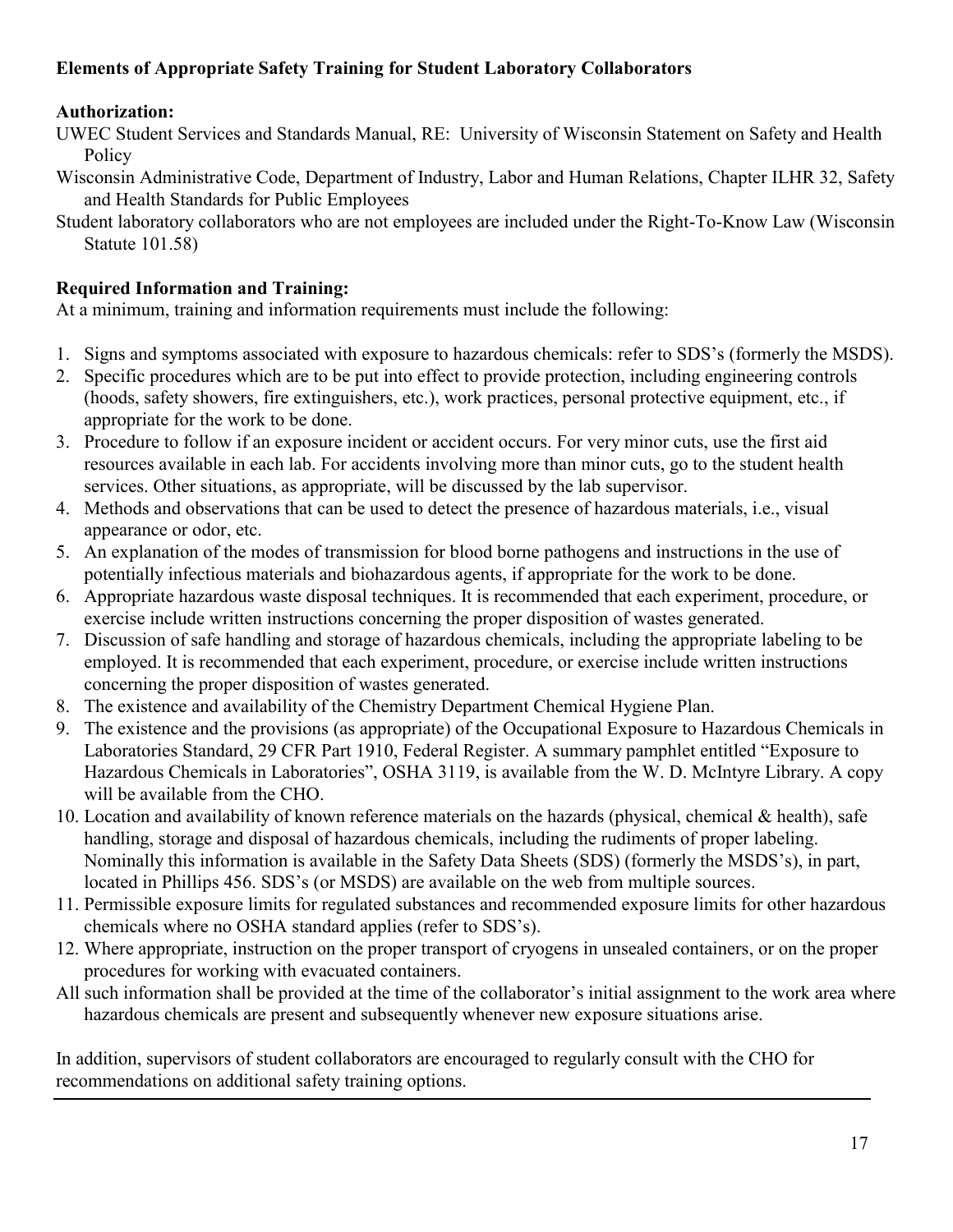#### **Attachment 2 CHEMISTRY DEPARTMENT DEMO SHOW STUDENT SAFETY TRAINING FORM**

State of Wisconsin regulations mandate certain provisions for documentation of training of employee/students whose assigned activities may expose them to chemical and physical hazards. This form is intended to extend coverage to students involved in the Demo Show. The minimum training requirements applicable to such students are outlined on the reverse side of this form and are the specific responsibility of the immediate supervisor. **By signing this form, the supervisor certifies that the initial safety training has been provided to the students listed and agrees to be responsible for further training as needed for students to work with the Demo Show. The student signature certifies that they have received the indicated training.**

**Directions:** Please return the completed form to the Chemistry Department Chemical Hygiene Officer (CHO) by the end of the third week of each reporting term. If additional student demo show participants need to be reported after this date, the appropriate form is on line at<http://www.chem.uwec.edu/king/safety.html> .

|                                 | Supervisor's Name:                     |                                                                                                           |
|---------------------------------|----------------------------------------|-----------------------------------------------------------------------------------------------------------|
| Supervisor's Signature:         |                                        | Date:                                                                                                     |
| Reporting Period: $2016 - 2016$ |                                        | $\Box$ Fall Semester + Winter Interim<br>$\Box$ Spring Semester + Spring Interim<br>$\Box$ Summer Session |
|                                 | Supervised Students Extended Training: |                                                                                                           |
|                                 | 1. Students's Name:                    | Students's Signature:                                                                                     |
|                                 | (please print)                         |                                                                                                           |
|                                 | 2. Students's Name:                    | Students's Signature:                                                                                     |
| 3.                              | Students's Name:                       | Students's Signature:                                                                                     |
| 4.                              | Students's Name:                       | Students's Signature:                                                                                     |
| 5.                              | Students's Name:                       | Students's Signature:                                                                                     |
|                                 | 6. Students's Name:                    | Students's Signature:                                                                                     |
|                                 | 7. Students's Name:                    | Students's Signature:                                                                                     |
|                                 | 8. Students's Name:                    | Students's Signature:                                                                                     |
|                                 | 9. Students's Name:                    | Students's Signature:                                                                                     |
|                                 | 10. Students's Name:                   | Students's Signature:                                                                                     |
|                                 | 11. Students's Name:                   | Students's Signature:                                                                                     |
|                                 | 12. Students's Name:                   | Students's Signature:                                                                                     |
|                                 | 13. Students's Name:                   | Students's Signature:                                                                                     |
|                                 | 14. Students's Name:                   | Students's Signature:                                                                                     |
|                                 | 15. Students's Name:                   | Students's Signature:                                                                                     |
|                                 | 16. Students's Name:                   | Students's Signature:                                                                                     |

See back side of form (following page)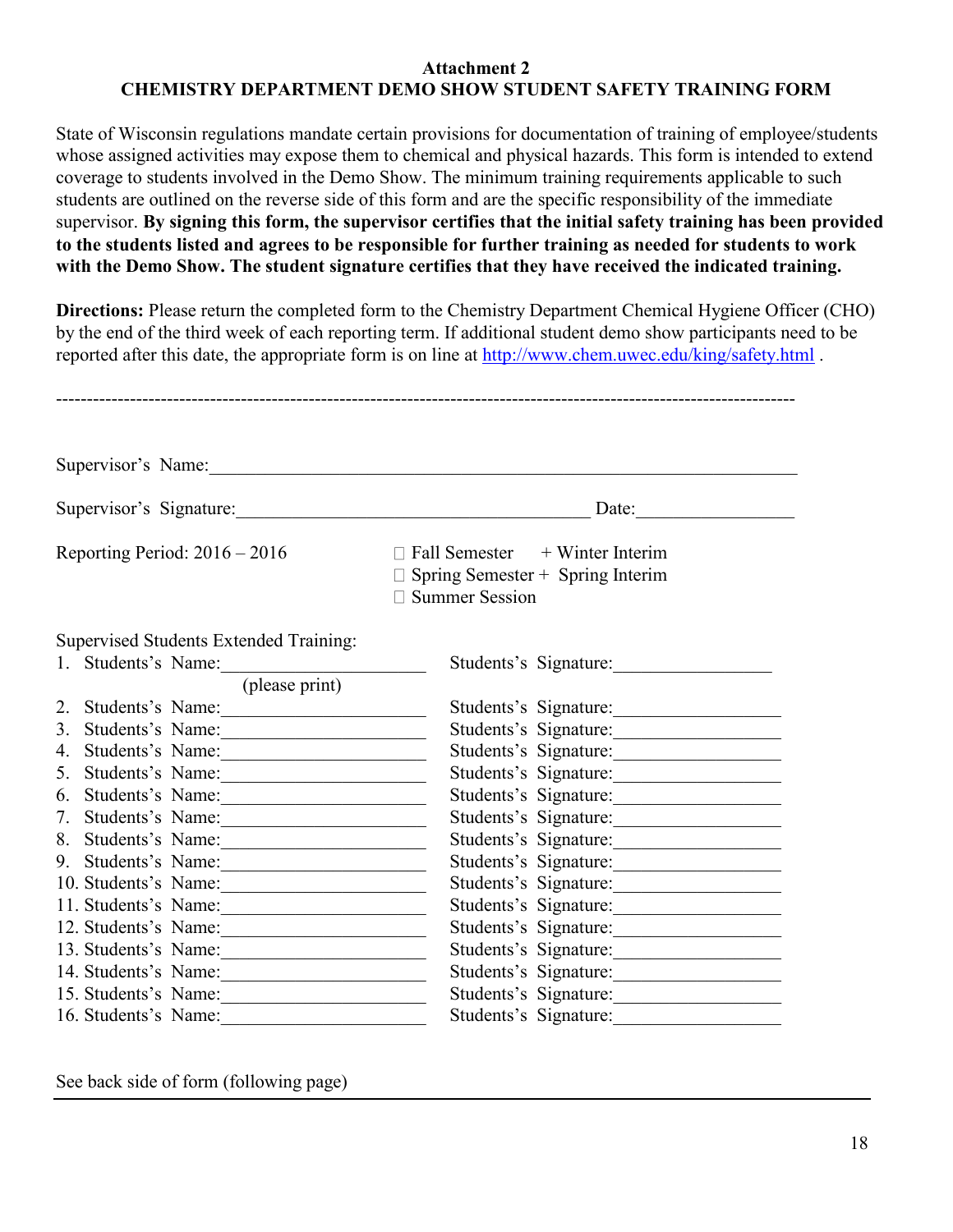#### **Elements of Appropriate Safety Training for Student Demo Show participants.**

#### **Required Information and Training:**

At a minimum, training and information requirements must include the following:

- 13. Proper use of approved eye protection.
- 14. Safe handling of liquid nitrogen.
- 15. Proper treatment of hazardous waste in demo room and when travelling.
- 16. Proper approval of new demos by the faculty Demo Show coordinator.
- 17. Know the location and proper use of:
	- a. Sinks
	- b. Eye wash fountain
	- c. Safety shower
	- d. Fire blanket
	- e. First Aid kit and supplies
	- f. First Aid manual
	- g. Chemical Hygiene Plan
	- h. Fire Extinguisher
	- i. Emergency exits
	- j. Nearest phone
	- k. Safety data sheets (formerly the MSDS) (in P456)
	- l. Accident report forms
- 18. Special procedures appropriate to each particular demo.

All such information shall be provided before a student begins work with the demo show.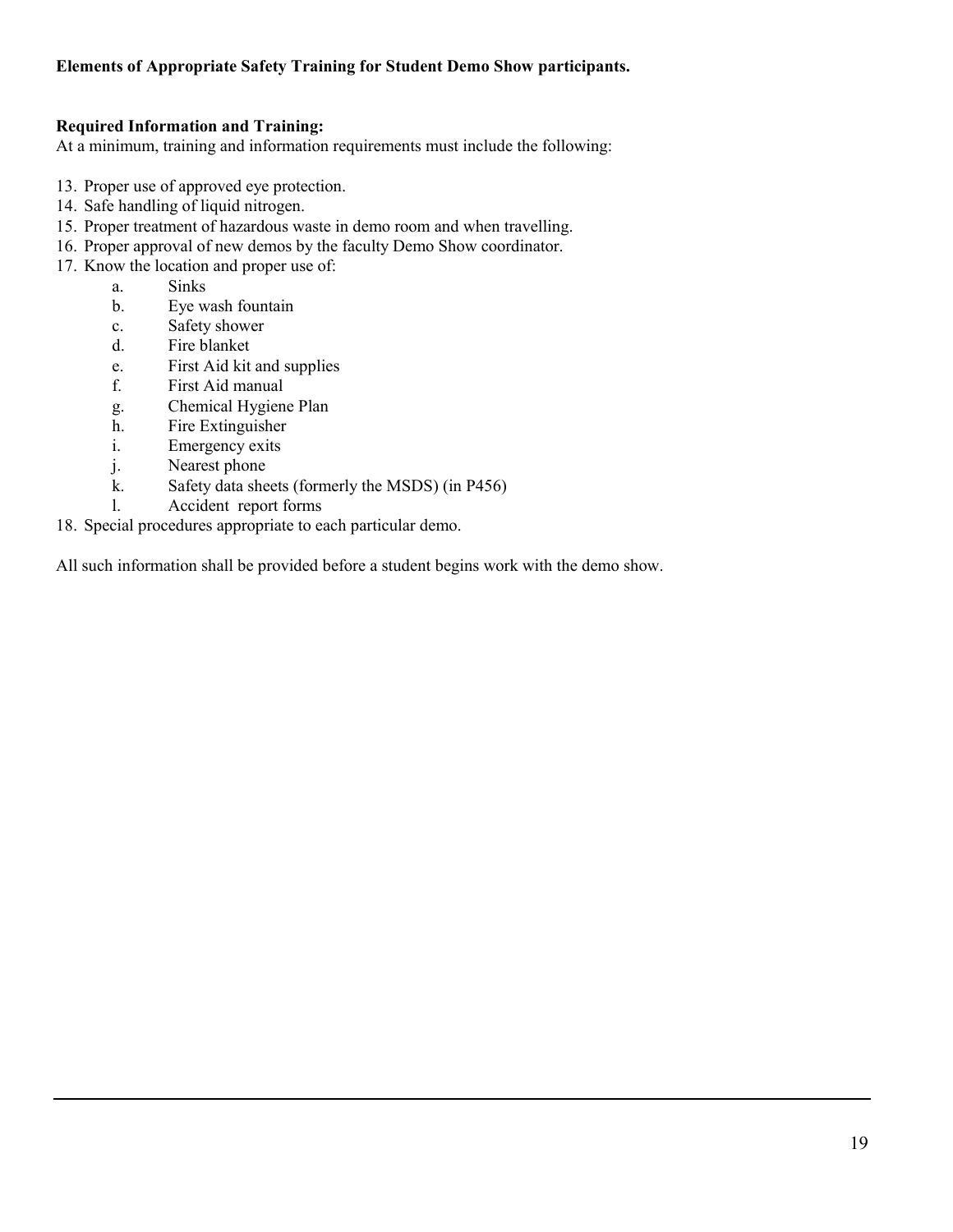#### **SAFETY POLICY REGARDING HANDLING OF COMPRESSED GAS CYLINDERS**

1. Compressed gas cylinders must be securely strapped to a bench-top or wall at all times, except when being moved.

2. Whenever a gas cylinder is moved, the regulator must be removed and the protective cap must be in place.

3. If a cylinder is moved more than a few feet, a cylinder cart must be used, with the cylinder strapped down and the protective cap in place.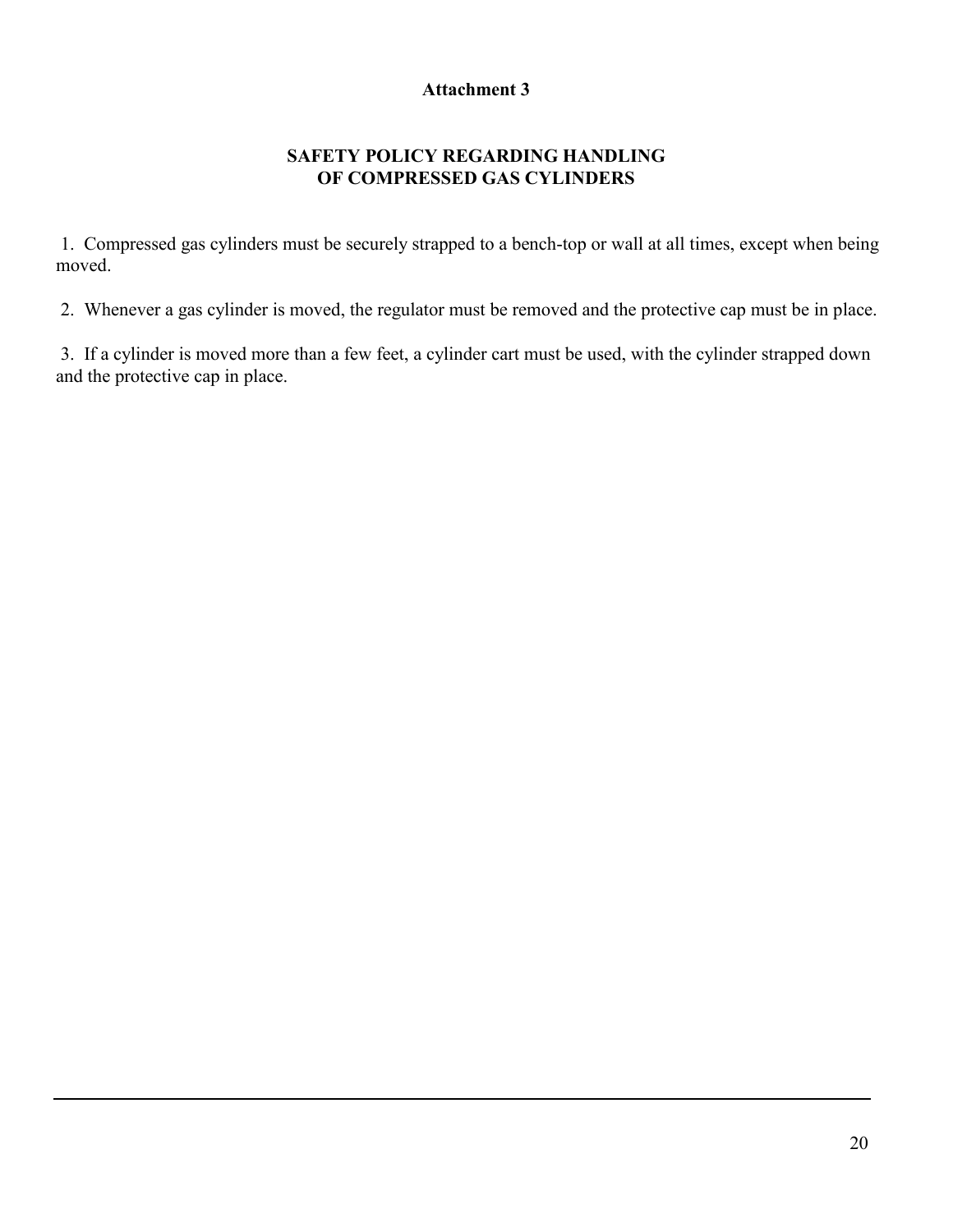#### **Attachment 4 SAFETY POLICY FOR BODY FLUIDS**

Department policy is to comply with the OSHA - Blood Borne Pathogen Standard, 29 CFR 1910.1030, ILHR 32.15, and ILHR 32.50, regarding blood and other potentially infectious materials (OPIM).

## **A. Education**

- 1. Chemistry faculty, employees, or students involved in courses or research using blood or OPIM, are provided specific training regarding proper handling and disposal precautions and procedures.
- 2. All faculty, employees, and students are informed of the precautions and risks. Faculty will provide and document training for students engaged in research or enrolled in classes that use blood or OPIM.
- 3. Laboratory supervisors will be responsible for the creation and maintenance of specific written procedures pertinent to their laboratory operations.

## **B. Precautions**

- 1. All control materials, patient samples, or accidental spills are assumed to be potentially infectious. Universal precautions will be taken.
- 2. Mechanical pipetting devices are used for the manipulation of all liquids.
- 3. Hoods and/or containment devices such as centrifuge safety caps are used whenever procedures are conducted that have a high potential for creating aerosols or infectious droplets. These include centrifuging, blending, sonicating and vigorous mixing.
- 4. Disposable latex gloves will be worn when working with blood or OPIM.
- 5. All employees and students will thoroughly wash their hands following completion of laboratory activities involving blood or OPIM. Hand-washing will immediately follow removal and disposal of gloves.

## **C. Collection of Samples**

- 1. Only sterile disposable lancets are used for obtaining student blood samples.
- 2. No student or faculty is required to give his/her own blood or OPIM or to obtain the blood or OPIM of others.

## **D. Disposal/Decontamination**

- 1. Lancets and needles used for obtaining or transferring blood or OPIM are promptly placed in an appropriately labeled, puncture-resistant, disposal container.
- 2. Glassware (e.g. beakers and graduated cylinders) used in collecting and processing of saliva are soaked for 10-15 minutes in freshly prepared 10% bleach (1:10 dilution of household bleach), washed and reused.
- 3. Laboratory table surfaces, contaminated or possibly contaminated, are cleaned with an appropriate disinfectant immediately upon completion of work with blood or OPIM.
- 4. Gloves are provided for laboratory work, glassware cleaning and decontamination.
- 5. Solutions containing blood products or OPIM are made to 10% final concentration of bleach, placed in a container, and stored overnight before disposal.
- 6. Special biohazard bags will be supplied in each teaching laboratory for collection of biohazard, potentially-infectious waste. The laboratory supervisor will be responsible for transporting these bags to the Biohazard Waste Container located in Room 466. Checkout of a replacement biohazard bag from the Stockroom will be the responsibility of the laboratory supervisor.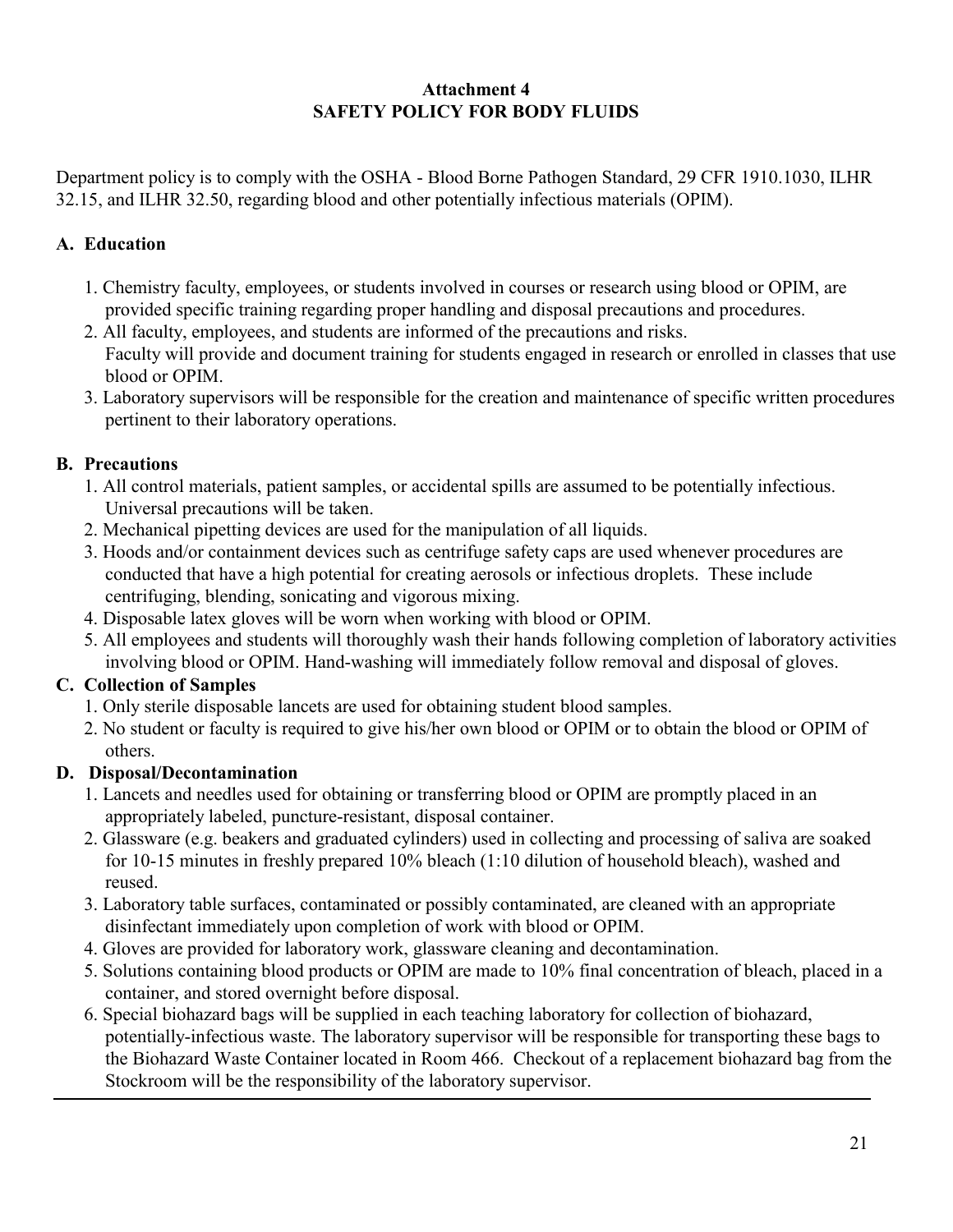7. The OPIM Waste Coordinator (Dr. Hati) will be responsible for the autoclaving or proper disposal of all potentially-infectious waste, and for maintenance of a log documenting all OPIM wastes collected, including the weight, date, treatment, and disposal methods for all OPIM wastes.

#### **Summary of Key Concepts**

- 1. **Universal Precautions** means treating all blood or other potentially infectious material as though it were contaminated with disease-causing organisms.
- 2. **Other Potentially Infectious Material (OPIM)** means any bodily fluids which may be contaminated with blood or other infectious fluids. Small or large sharps are also OPIM.
- 3. **Sharps** are things like needles, razors, or broken glass. They must be treated as if contaminated. Do not pick them up with your bare hands. They must be placed in proper containers for proper disposal.
- 4. **Regulated waste** is anything contaminated with blood or OPIM that it drips or would release liquid if squeezed. Such materials can also release flakes if dried. This kind of waste must be specially handled and disposed of in accordance with particular regulations
- 5. **Disinfectant** means a strong bleach solution or a strong quaternary ammonium salt solution. Commercial disinfectants are available and should be labeled as effective against the Hepatitis B organism.
- 6. **Parenteral** means through the skin as by injection or penetration such a needle stock or puncture by any object.
- 7. An **exposure incident** is any event which has the likelihood of exposing employees or students to infectious agents. In particular these events are specific eye, mouth, other mucous membrane, non-intact skin, or parenteral exposure to blood or OPIM.
- 8. **Follow-up procedures** are mandated after any exposure incident. These include free medical evaluations.
- 9. All employees are eligible for a free vaccination against the Hepatitis B virus. If employees do not want the vaccination, they must sign a form so-saying. If they change their mind, they can always obtain a free vaccination in the future. Students are not eligible for a free vaccination, but they must be informed that vaccinations are an option which they might elect to have for their own protection.
- 10. All employees and students must have training prior to work which may expose them to blood or OPIM.
- 11. All employees and students must have access to personal protective equipment such as gloves before work which may expose them to blood or OPIM.

DO'S: Wear gloves Wear lab coats

Wash hands Remember "universal precautions" Use disinfectant DO NOT'S: Pick up "sharps" with hands Reach into containers with unprotected hands Forget "universal precautions" Be sloppy Forget to wash hands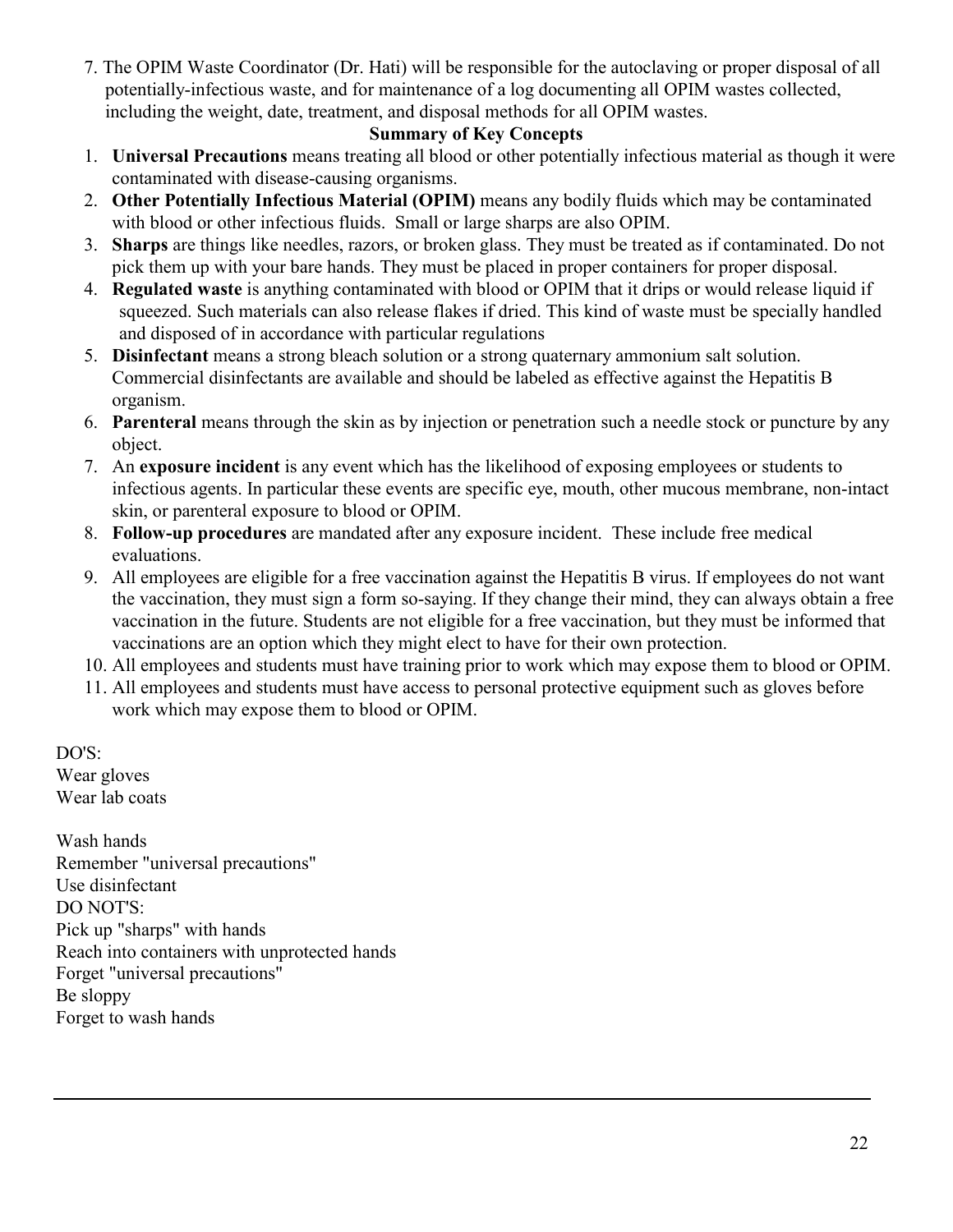| <b>Instrument Maintenance Request Form</b> |
|--------------------------------------------|
|--------------------------------------------|

| Problem:                                                                                  |  |  |
|-------------------------------------------------------------------------------------------|--|--|
|                                                                                           |  |  |
|                                                                                           |  |  |
|                                                                                           |  |  |
| Room No.                                                                                  |  |  |
| Reported by:                                                                              |  |  |
| By: $\qquad \qquad$                                                                       |  |  |
| Copy To: ________Lab Supervisor; __________Lab Manager; _________Chemical Hygiene Officer |  |  |
|                                                                                           |  |  |

The **Instrument Maintenance Request Form** is reproduced on peach colored card stock and is available at the Stockroom window.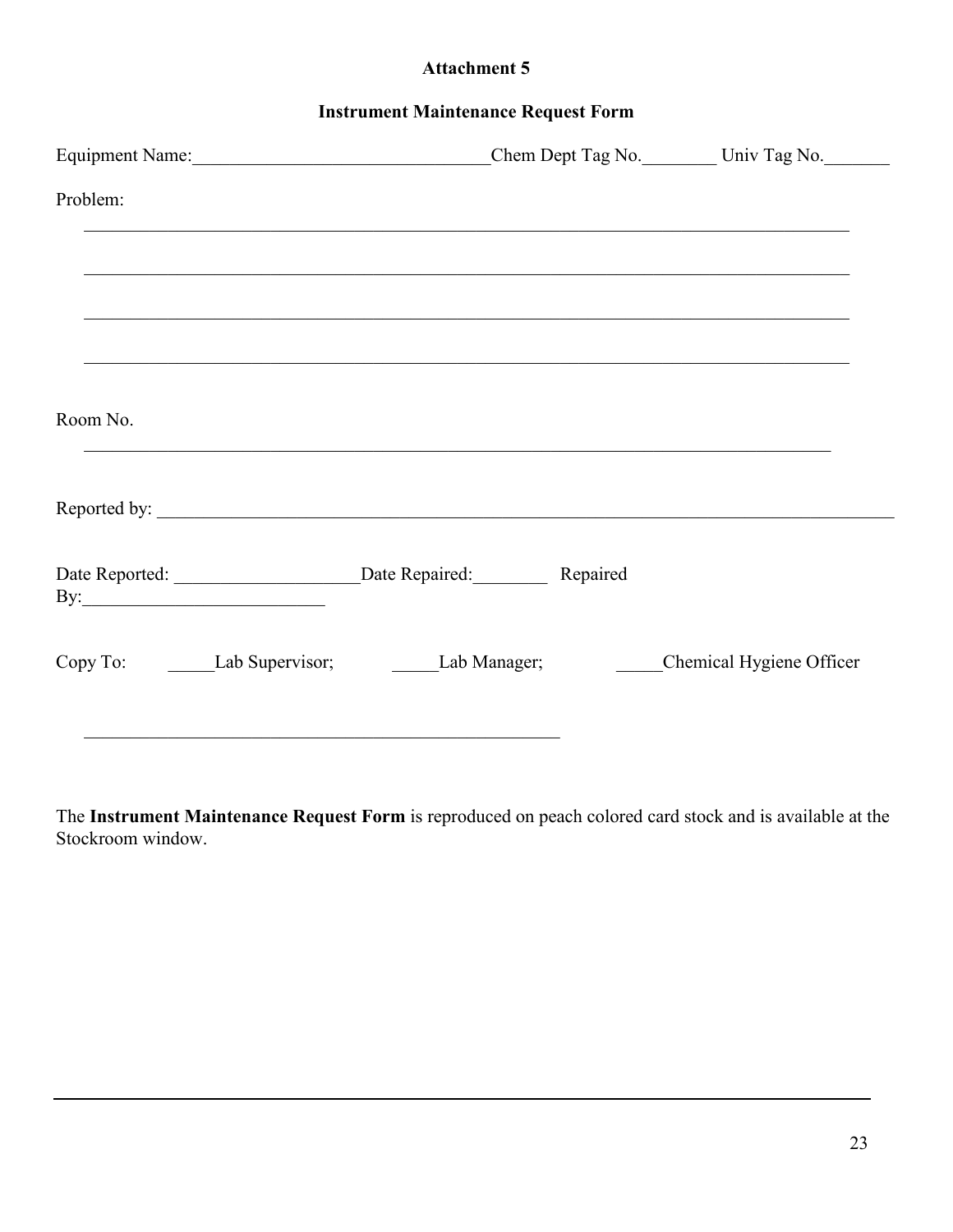#### **INJURY, ACCIDENT, OR INCIDENT REPORT FORM**

The UWEC Chemistry Department requires that an **Injury, Accident, or Incident Form** be filled out for the following:

- 1. Personal injuries, such as those incurred because of cuts, burns, electric shock, etc.
- 2. Unplanned fires.
- 3. All mercury spills.
- 4. Strong acid and base spills exceeding approximately 100 mL.
- 5. All major spills of toxic chemicals.
- 6. Gas leaks or unplanned discharges of a gas.
- 7. Water spillage exceeding approximately 10 Liters.

## UWEC CHEMISTRY DEPARTMENT INJURY, ACCIDENT, OR INCIDENT REPORT FORM

|  | Date of Incident: Time of Incident: Course No.: Sec. No.: Sec. No.:                                                                                                                                                            |  |  |
|--|--------------------------------------------------------------------------------------------------------------------------------------------------------------------------------------------------------------------------------|--|--|
|  |                                                                                                                                                                                                                                |  |  |
|  | Type of Injury:                                                                                                                                                                                                                |  |  |
|  | How Injury Was Obtained: 1986 March 2008 March 2010 March 2010 March 2010 March 2010 March 2010 March 2010 March 2010 March 2010 March 2010 March 2010 March 2010 March 2010 March 2010 March 2010 March 2010 March 2010 March |  |  |
|  | Treatment:                                                                                                                                                                                                                     |  |  |
|  |                                                                                                                                                                                                                                |  |  |
|  | <u>DETUDM THIS COMDI ETED EODM TO. THE CHEMISTDY DEDADTMENT CHEMICAL HVCIENE</u>                                                                                                                                               |  |  |

RETURN THIS COMPLETED FORM TO: THE CHEMISTRY DEPARTMENT CHEMICAL HYGIENE OFFICER.

- - - - - - - - - - - - - - - - - - - - - - - - - - - - - - - - - - - - - - - - - - - - - - - - - - - - - - - - - - - - - - - - - - - - - - - - - - - The **Injury, Accident, or Incident Report Form** is reproduced on red card stock and is available at the Stockroom window.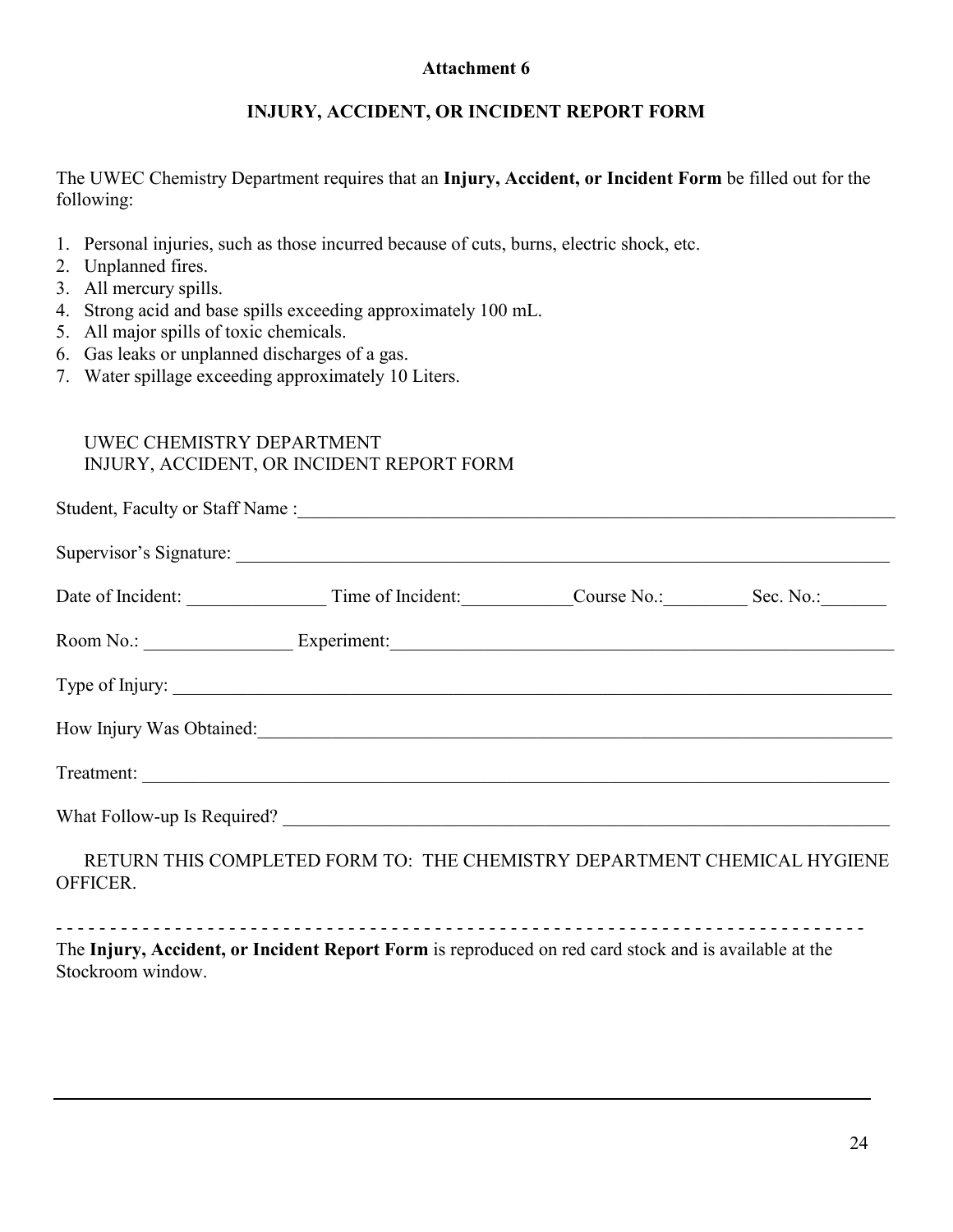#### **Attachment 7 TRAINING DOCUMENTATION FORM FOR LABORATORY COURSES**

This statement is to serve as a confirmation or verification that the student has received instruction in the basic principles of laboratory safety including:

- 1. Laboratory regulations to be followed in Chemistry laboratories at the University of Wisconsin-Eau Claire.
- 2. Safety procedures and precautions to be followed in the Chemistry laboratory.
- 3. Fundamental instructions concerning the properties, use, and disposal of chemicals.
- 4. Emergency procedures to be followed in case of injury or exposure to laboratory hazards.

5. Verbal instructions on the use of the safety shower, eye wash fountain, fire blanket, fire extinguisher, fire alarms, emergency exits, body fluid disposal, first aid supplies and manual, sinks and location of emergency phone numbers and the nearest phone, Injury, Accident, or Incident, Report Forms, Safety Maintenance Request Forms, Chemical Hygiene Plan and Material Safety Data Sheets.

6. Cell phone usage in the lab is not permitted (except in an emergency situation).

 $\mathcal{L}_\text{max}$  , where  $\mathcal{L}_\text{max}$  and  $\mathcal{L}_\text{max}$  and  $\mathcal{L}_\text{max}$  and  $\mathcal{L}_\text{max}$ 

7. It is recommended that you consult with the laboratory instructor if you may be pregnant.

| STUDENT NAME (Please print):                                                                   |  |
|------------------------------------------------------------------------------------------------|--|
|                                                                                                |  |
|                                                                                                |  |
|                                                                                                |  |
| Do you plan to wear contact lenses in the laboratory? _______ Yes ______ No                    |  |
| RETURN ONE SIGNED COPY TO LABORATORY SUPERVISOR; RETAIN THE DUPLICATE FOR<br><b>REFERENCE.</b> |  |
|                                                                                                |  |
|                                                                                                |  |
| Lab Section Course Course Instructor                                                           |  |
|                                                                                                |  |
| Do you plan to wear contact lenses in the laboratory? ________ Yes _______ No                  |  |
| RETURN ONE SIGNED COPY TO LABORATORY SUPERVISOR; RETAIN THE DUPLICATE FOR<br>REFERENCE.        |  |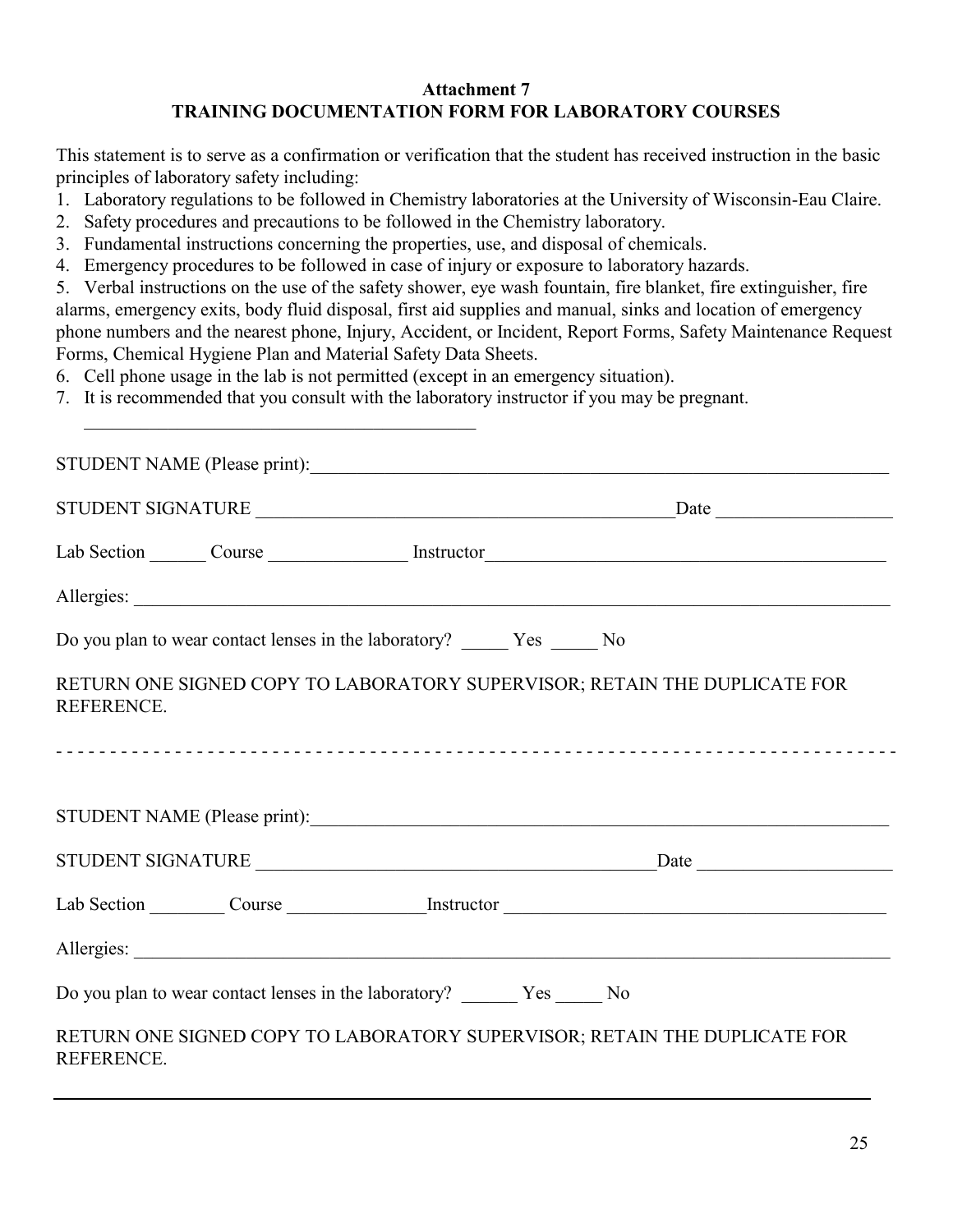#### **Attachment 8 Laser Safety Guidelines**

Everyone who uses a laser should be aware of the risks. This awareness is not just a matter of time spent with lasers; to the contrary, long-term dealing with invisible risks (such as from ultraviolet laser beams) tends to reduce risk awareness, rather than to sharpen it.

Optical experiments should be carried out on an optical table with all laser beams travelling in the horizontal plane only, and all beams should be stopped at the edges of the table. Users should never put their eyes at the level of the horizontal plane where the beams are in case a reflected beam leaves the table.

Watches and other jewelry that might enter the optical plane are not allowed in the laboratory. All non-optical objects that are close to the optical plane should have a matte finish in order to prevent specular reflections.

Adequate eye protection should always be required for everyone in the room if there is a significant risk for eye injury. High-intensity beams that can cause fire or skin damage (mainly from class 4 and ultraviolet lasers) should be guided through tubes.

Alignment of beams and optical components should be performed at a reduced beam power whenever possible.

**Eyewear:** The use of eye protection when operating lasers of classes 3B and 4 in a manner that may result in eye exposure in excess of the maximum permissible exposure is required in the workplace by the U.S. Occupational Safety and Health Administration.

Protective eyewear in the form of spectacles or goggles with appropriately filtering optics can protect the eyes from the reflected or scattered laser light with a hazardous beam power, as well as from direct exposure to a laser beam. Eyewear must be selected for the specific type of laser, to block or attenuate in the appropriate wavelength range.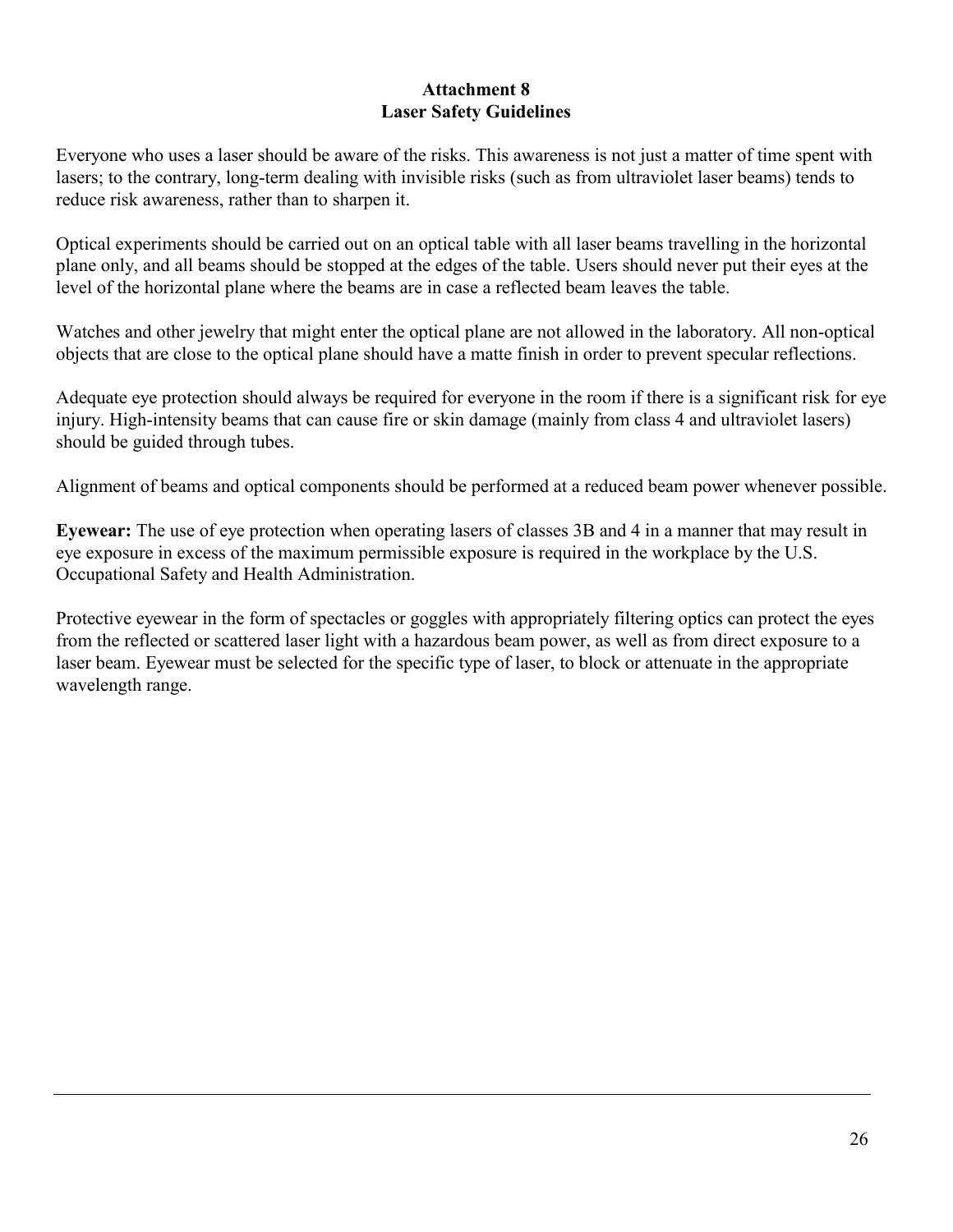#### **Safety Data Sheet (SDS) (Revision of the old MSDS)**

The format of the 16-section SDS should include the following sections:

- Section 1. Identification
- Section 2. Hazard(s) identification
- Section 3. Composition/information on ingredients
- Section 4. First-Aid measures
- Section 5. Fire-fighting measures
- Section 6. Accidental release measures
- Section 7. Handling and storage
- Section 8. Exposure controls/personal protection
- Section 9. Physical and chemical properties
- Section 10. Stability and reactivity
- Section 11. Toxicological information
- Section 12. Ecological information
- Section 13. Disposal considerations
- Section 14. Transport information
- Section 15. Regulatory information
- Section 16. Other information, including date of preparation or last revision
- Sections 12-15 may be included in the SDS, but are not required by OSHA.

This is taken directly from the OSHA website <http://www.osha.gov/dsg/hazcom/hazcom-faq.html> where you can read further details.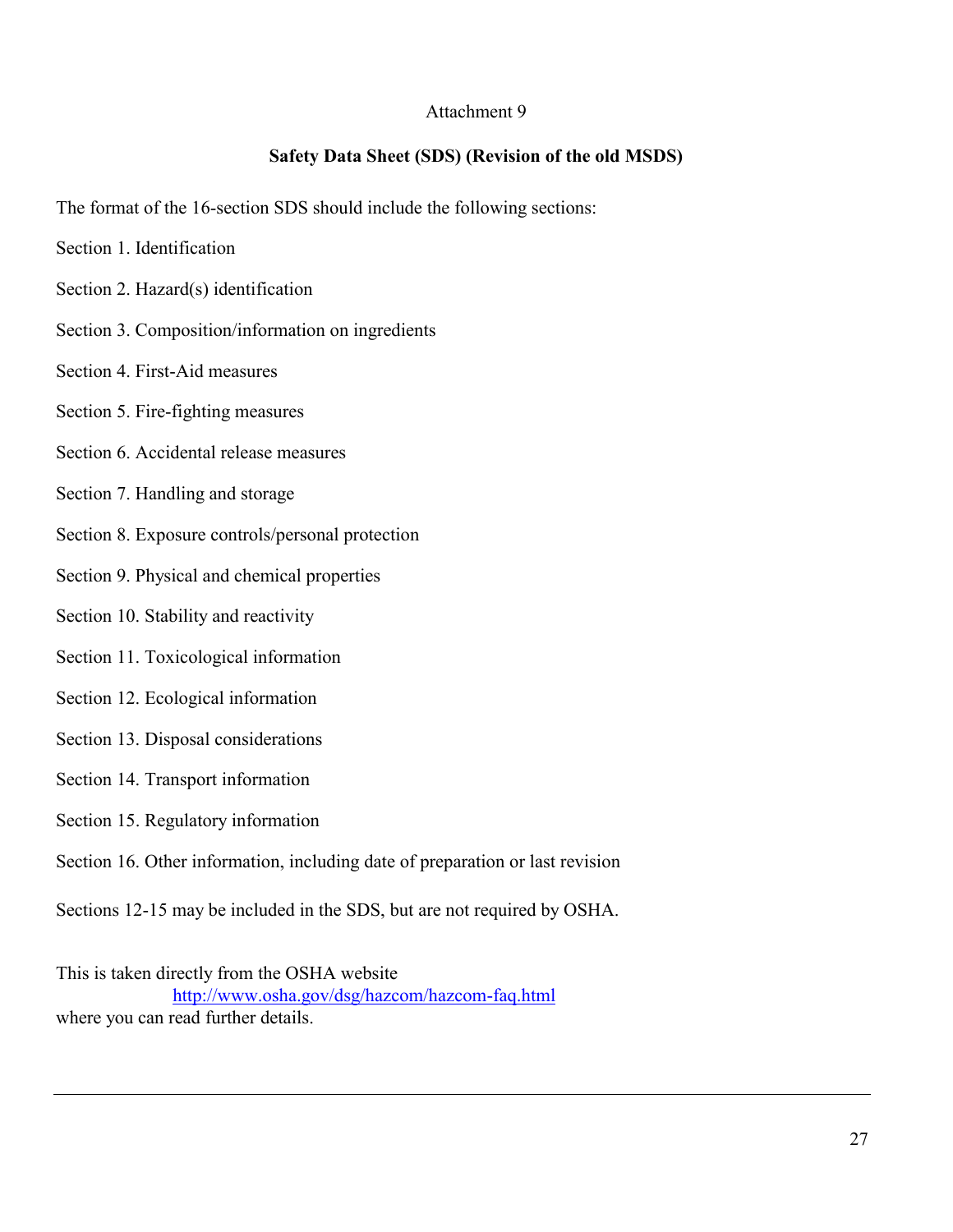## **Safety vocabulary check list for students and faculty**

- 1. Autoignition temperature
- 2. Biological hazards
- 3. Carcinogenic hazards
- 4. Compressed gas hazards (including correctly securing compressed gas cylinders)
- 5. Corrosive hazards
- 6. Cryogenic hazards
- 7. Electrical hazards
- 8. Explosive hazards
- 9. Flammability hazards
- 10. Flash point
- 11. High and low pressure system hazards
- 12. Incompatible chemical storage
- 13. Lachrymator
- 14. Long-term exposure limit (LTEL)
- 15. Mutagenic hazards
- 16. Occupational Safety and Health Administration (OSHA)
- 17. Occupational exposure limit (OEL)
- 18. Permissible exposure limit (PEL)
- 19. Peroxide hazards
- 20. Personal protective equipment (PPE)
- 21. Pyrophoric material hazards
- 22. Radioactive and radiological hazards
- 23. Reactive/unstable chemical hazards
- 24. Risk assessment of hazards
- 25. Safety Data Sheet (SDS) (formerly the Material Safety Data Sheet MSDS)
- 26. Teratogenic hazards
- 27. Ultraviolet radiation hazards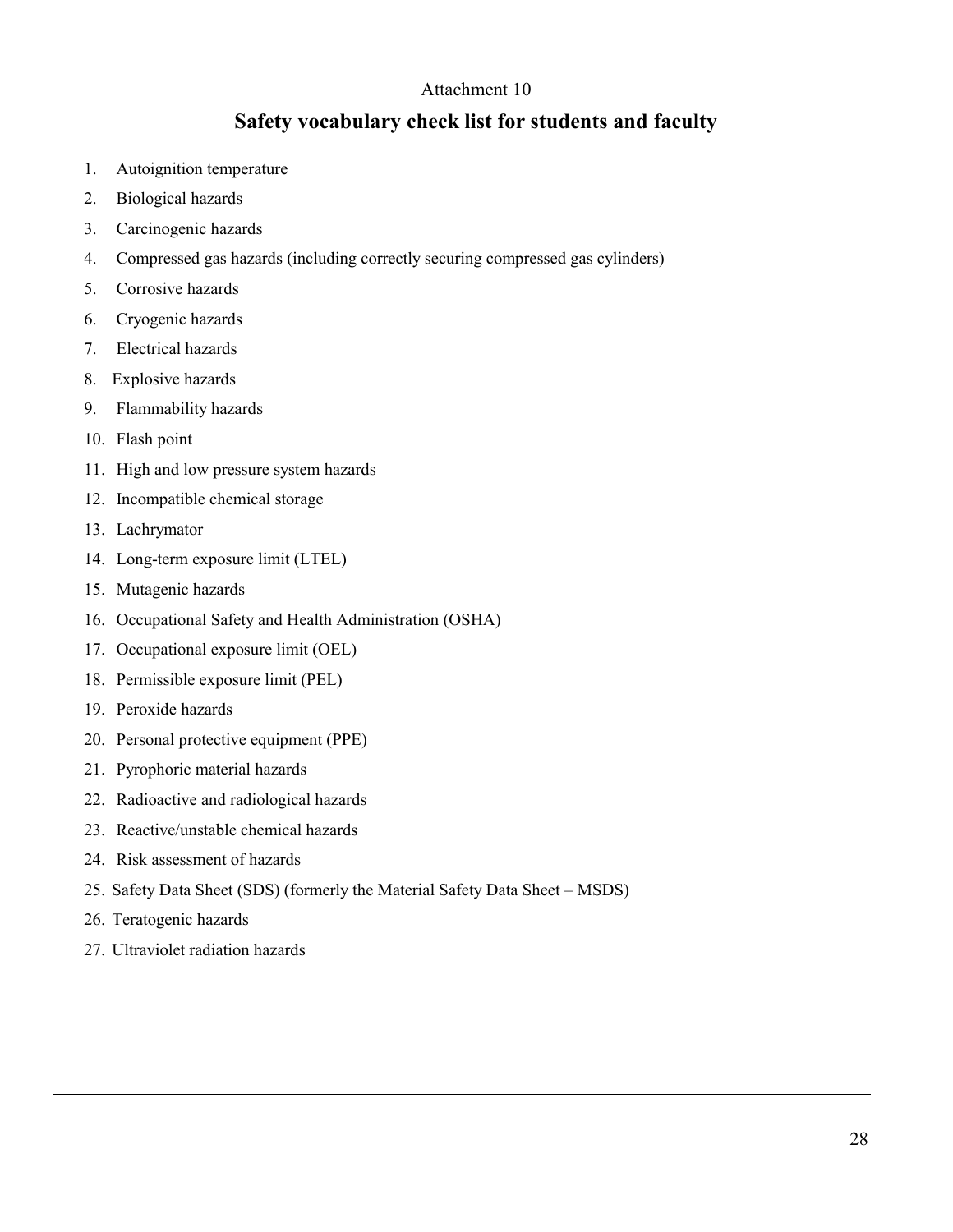## **R A M P** Concept for the design of an experiment.

**R**ecognize the Hazards

**A**ssess the Risks of the Hazards

**M**inimize the Risks of the Hazards

**P**repare for Emergencies from Uncontrolled Hazards